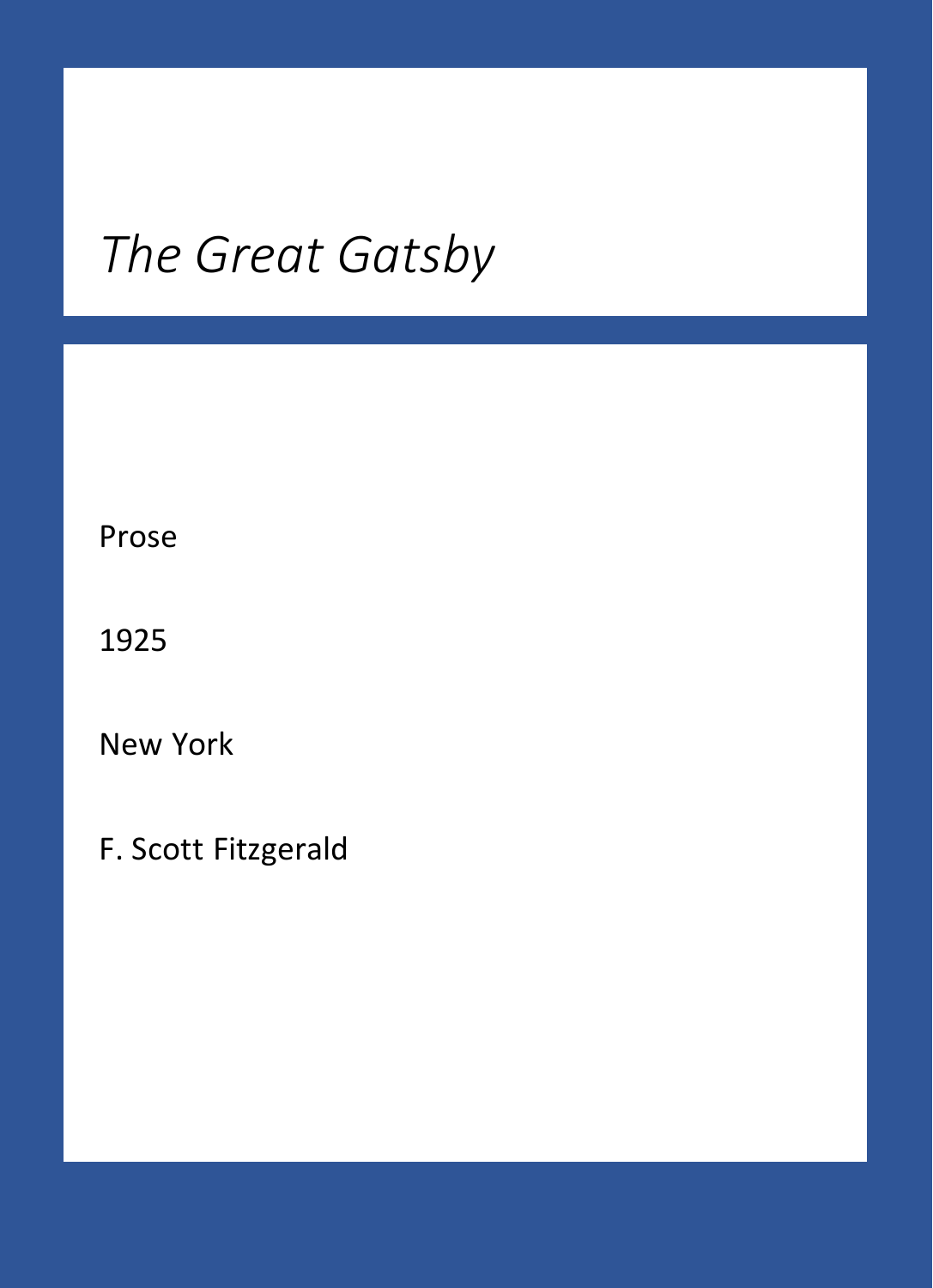#### *Gone with the Wind*

Prose

1936

New York

Margaret Mitchell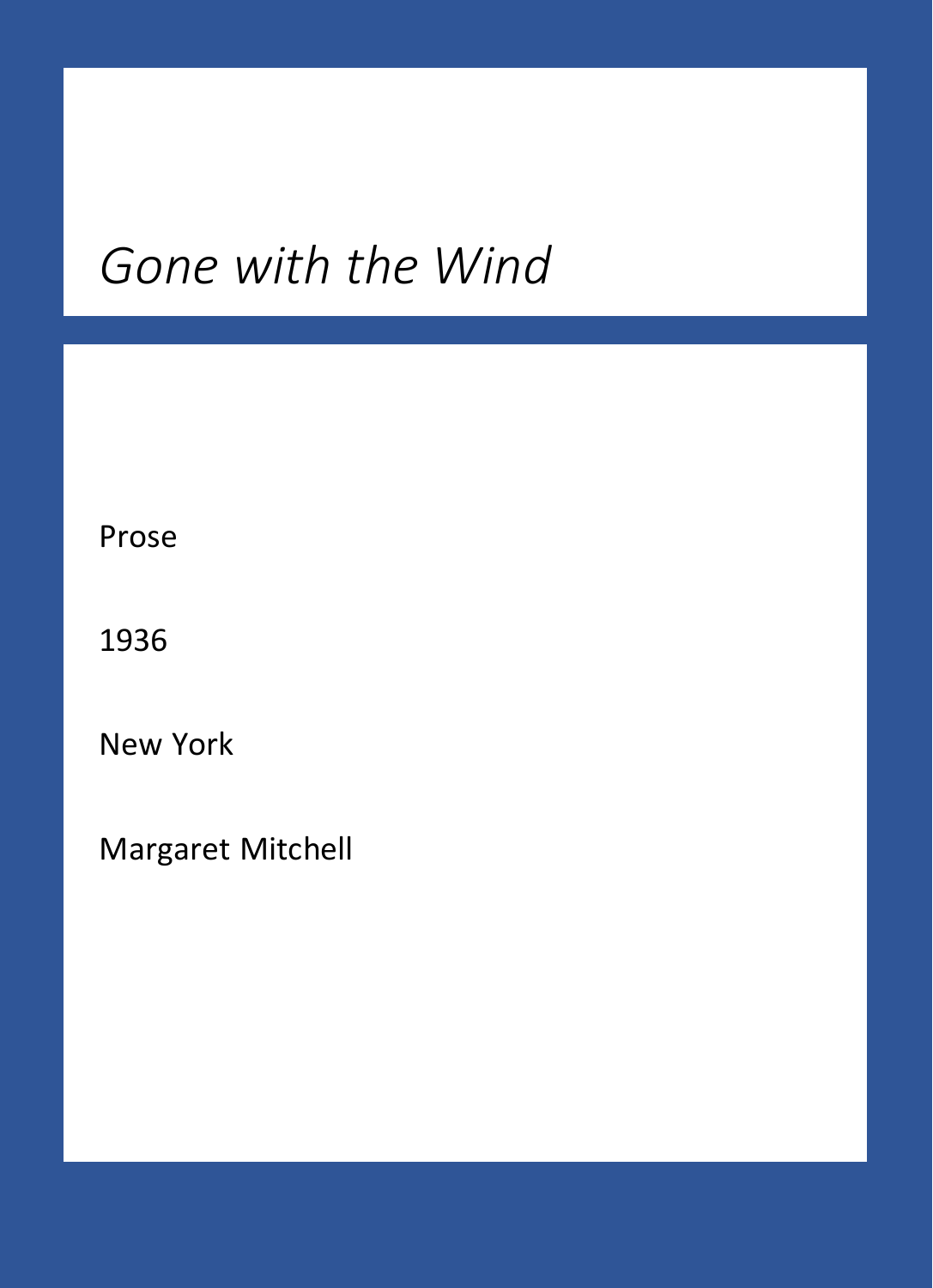#### *Pride and Prejudice*

Prose

1813

London

Jane Austen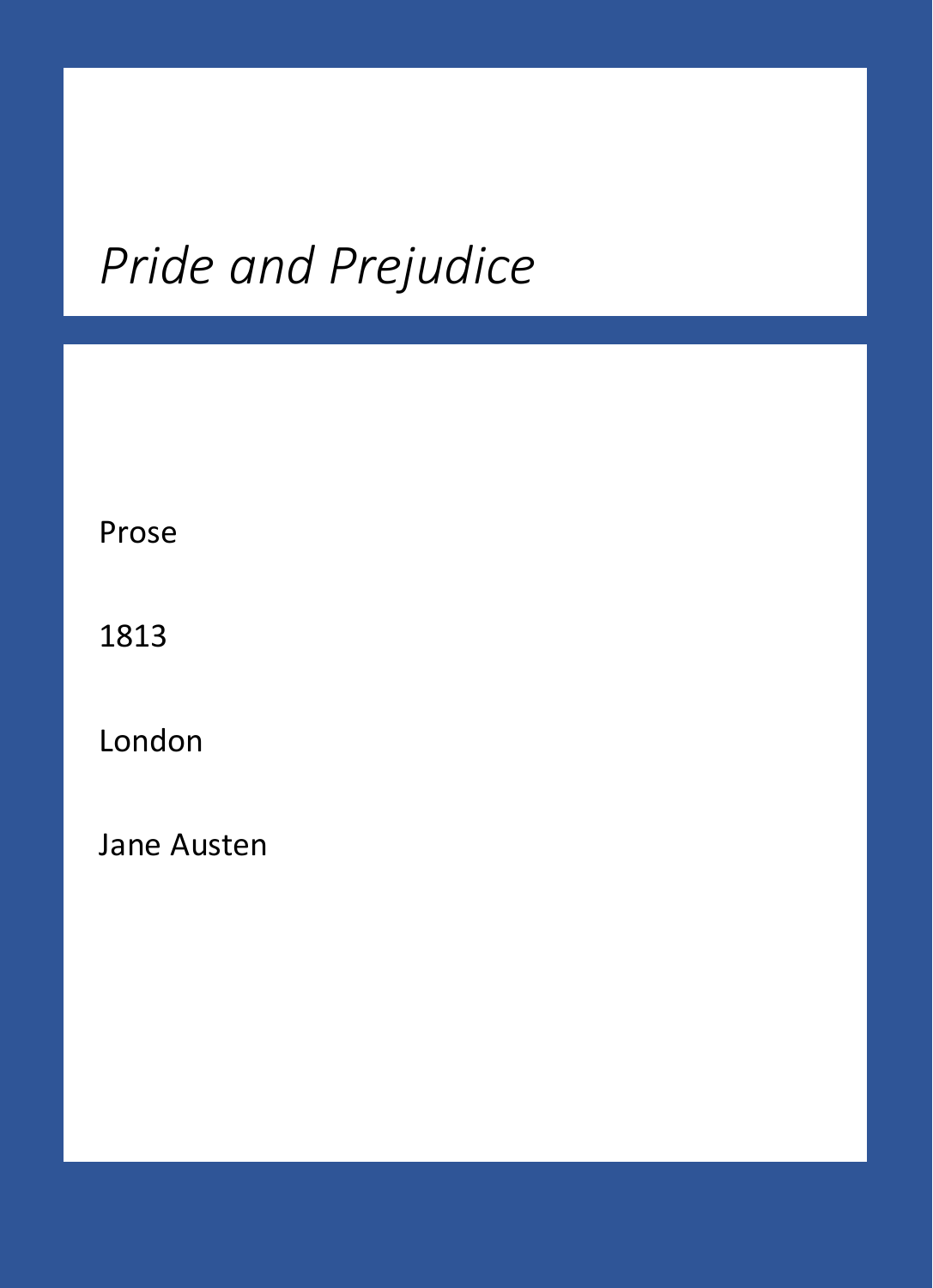# *Frankenstein*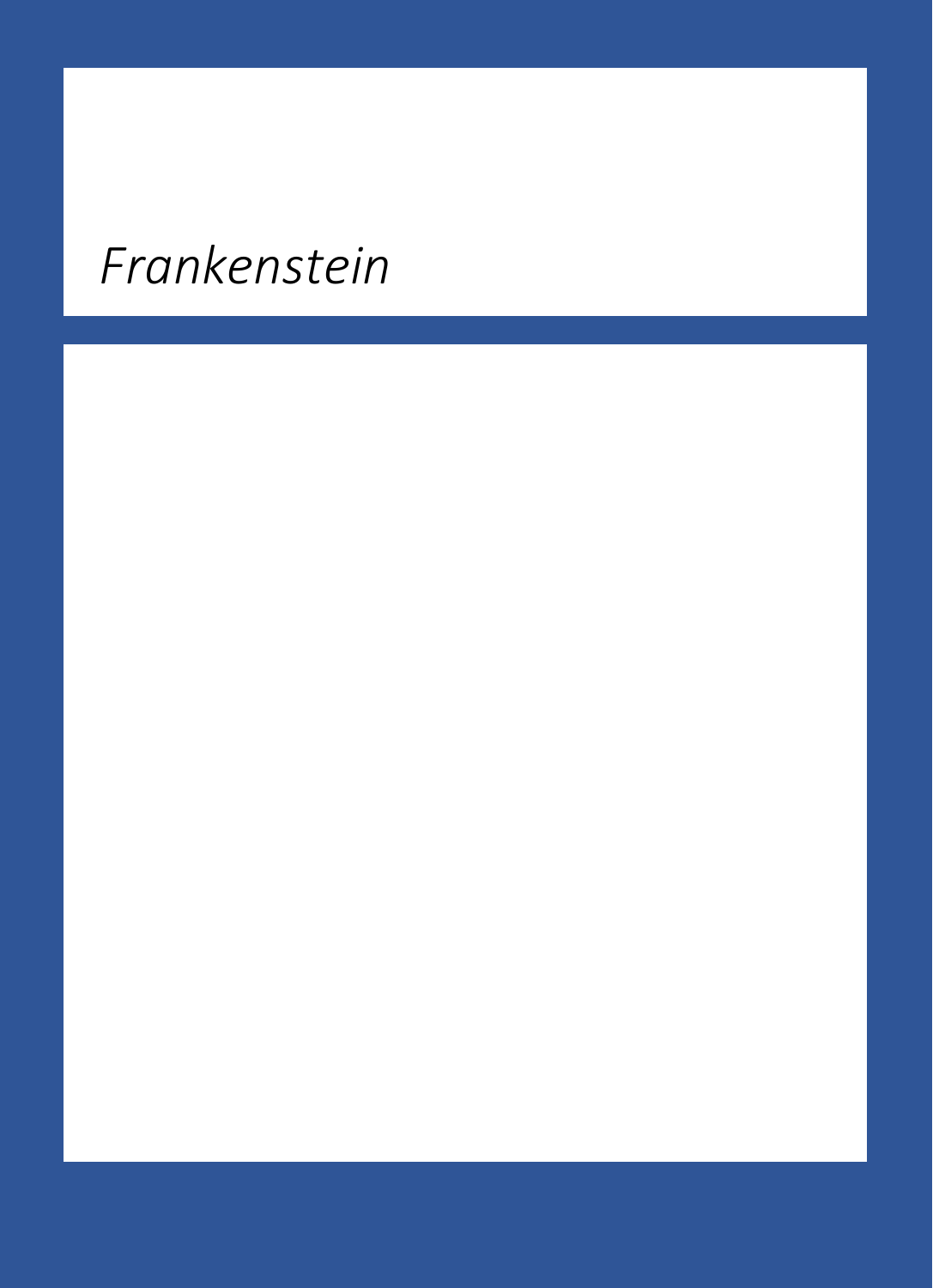### *Waverley, or Tis Sixty Years Since*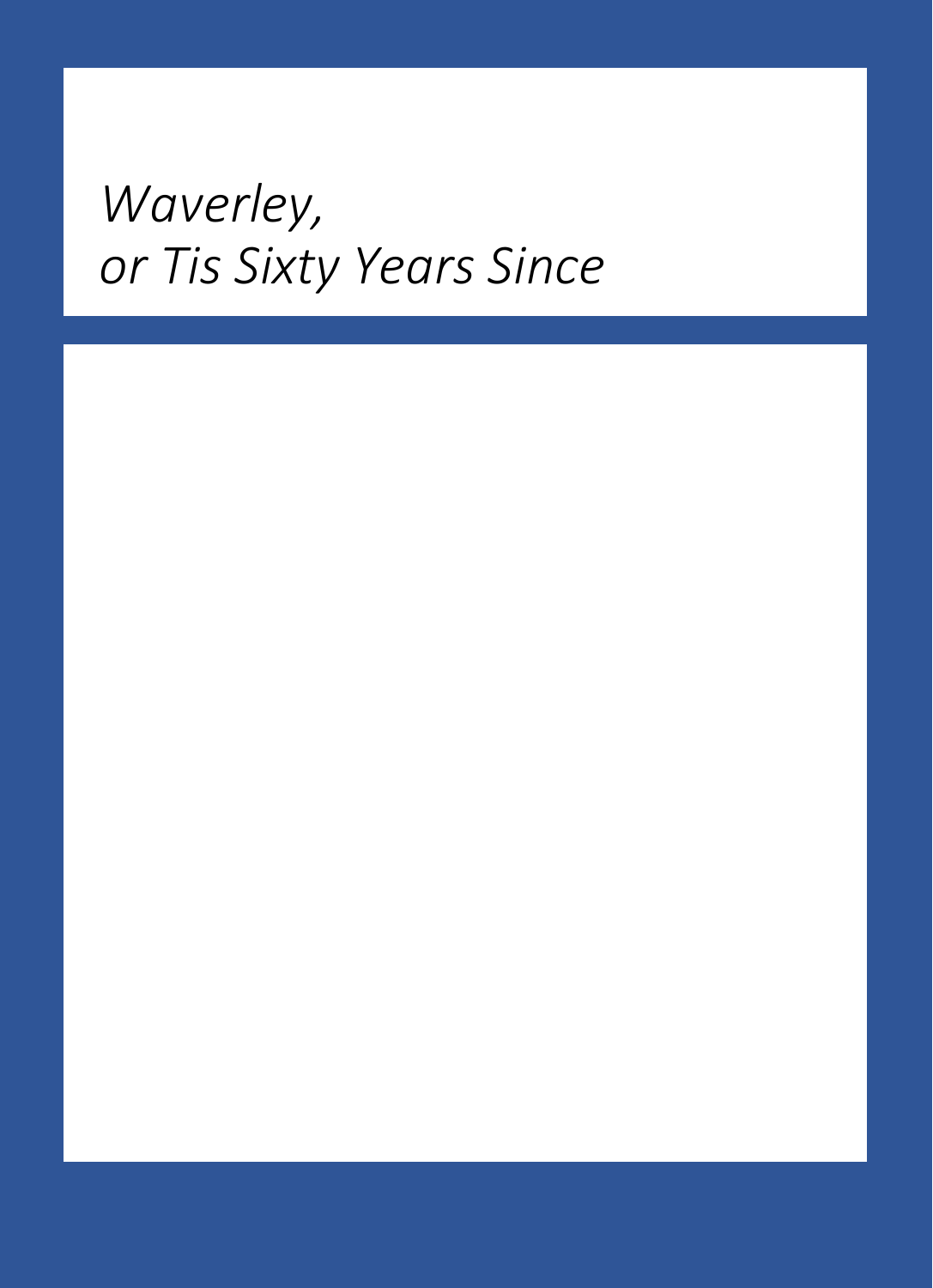# *À la recherche du temps perdu*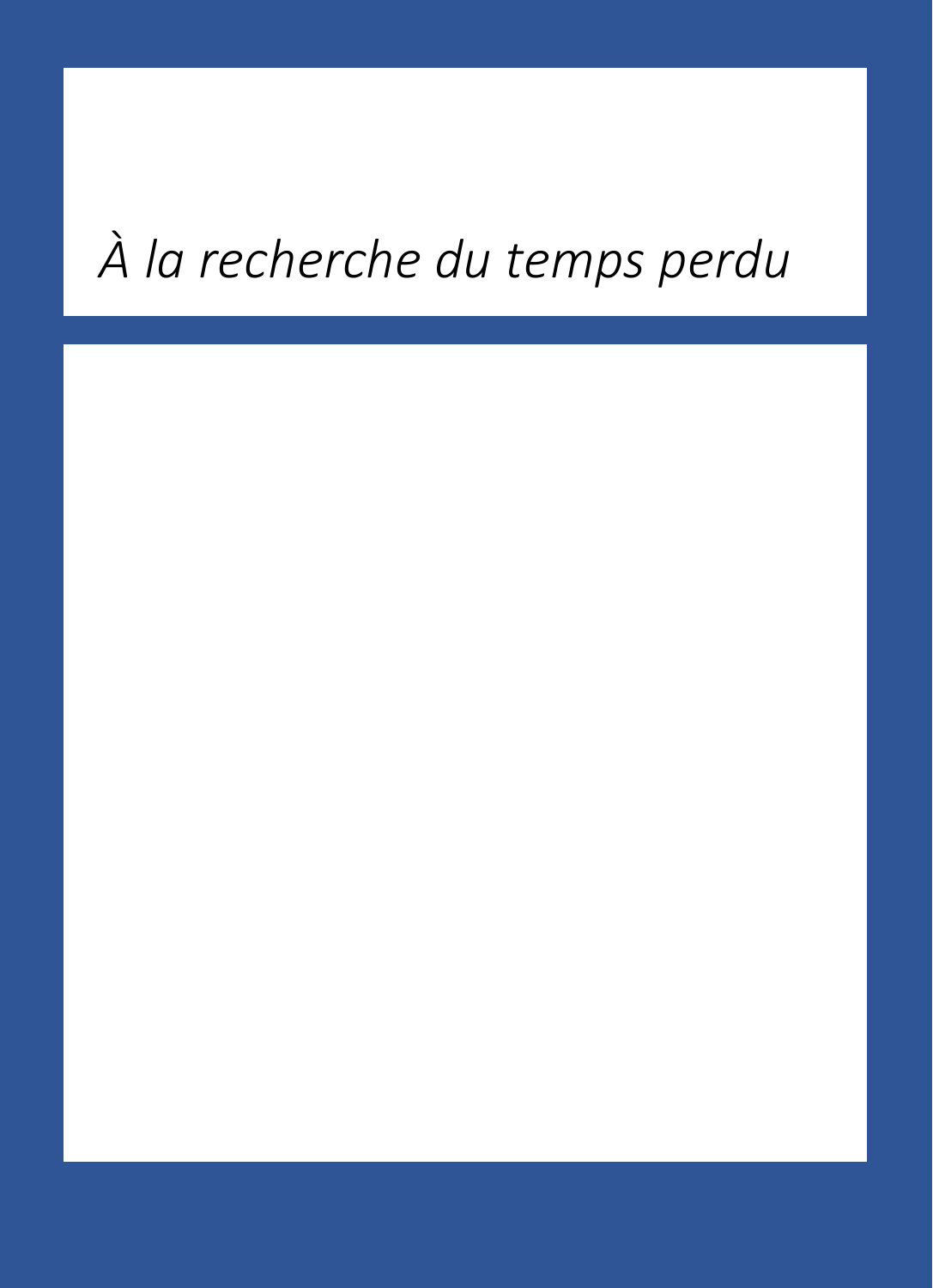# *Myortvye dushi*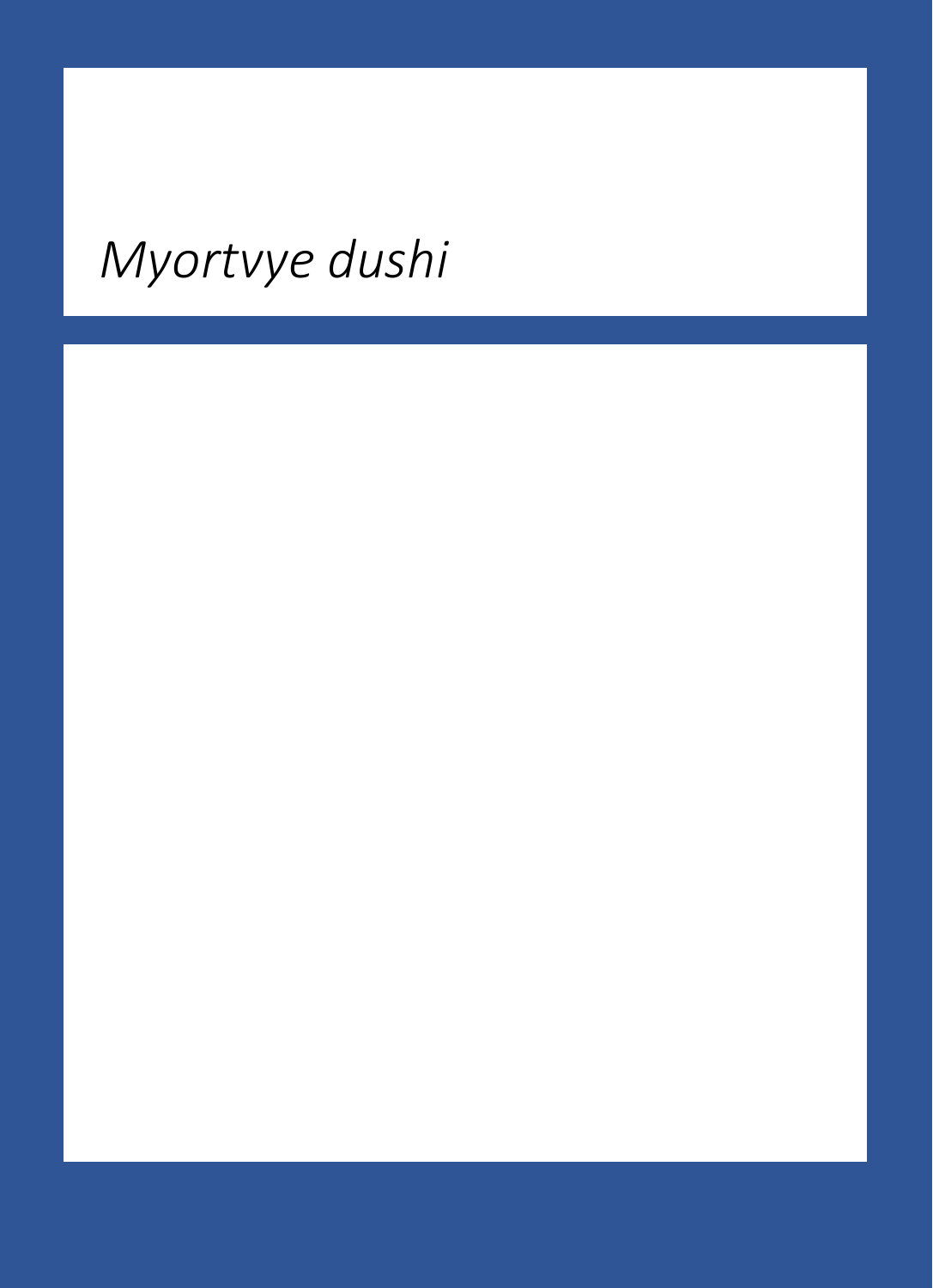# *Die Blechtrommel*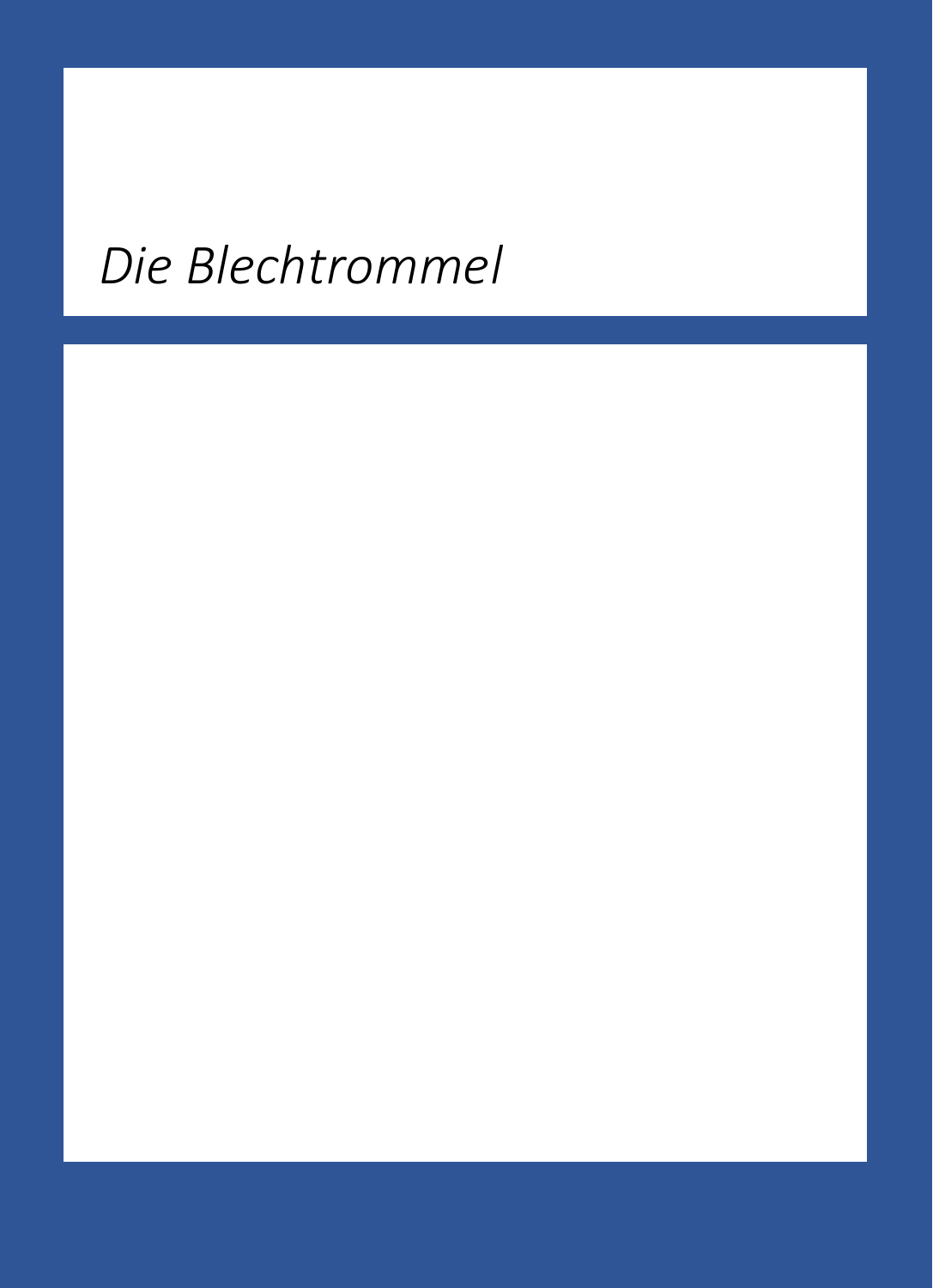### *Simplicius Simplicissimus*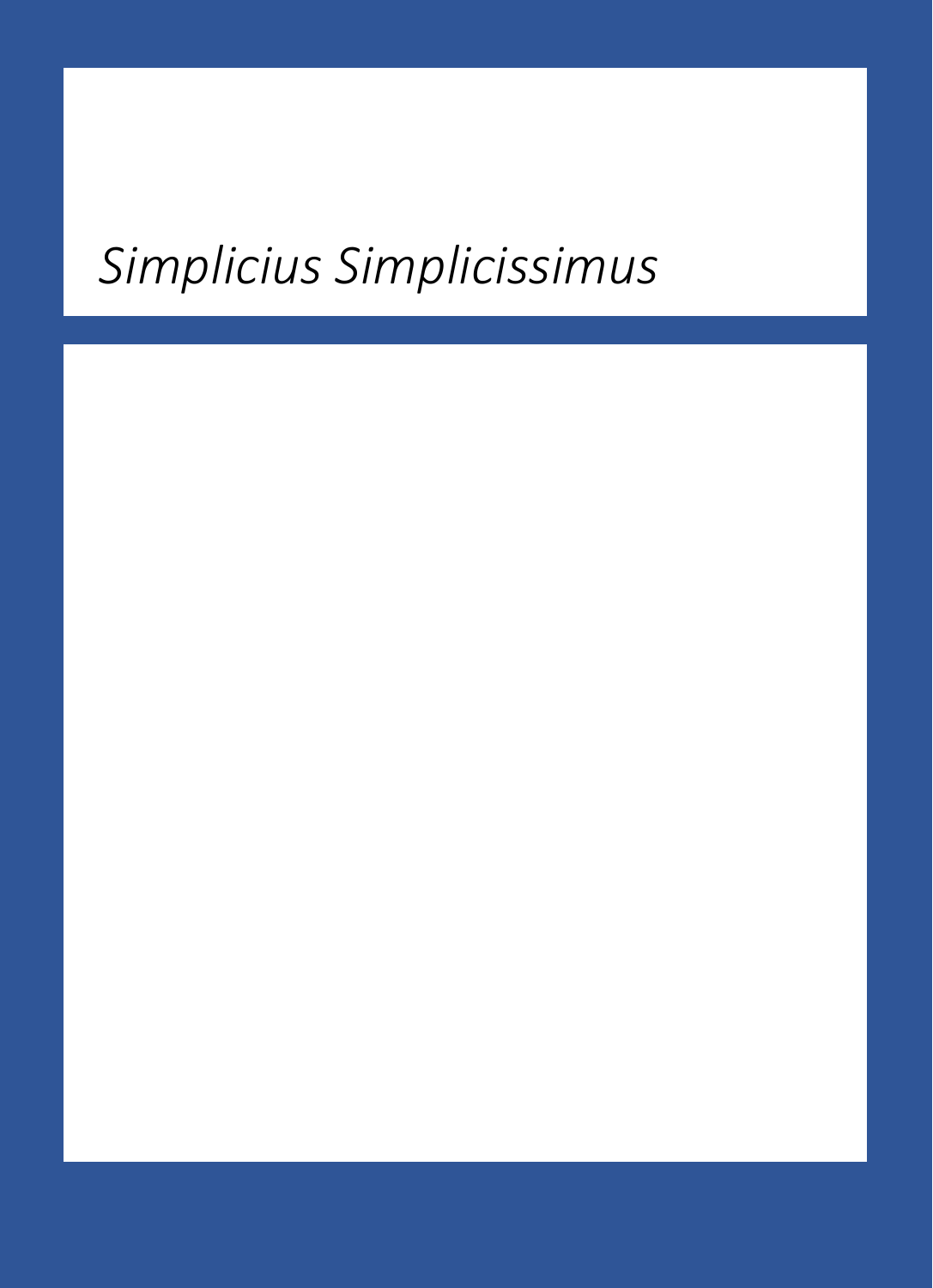#### *El ingenioso hidalgo Don Quixote de la Mancha*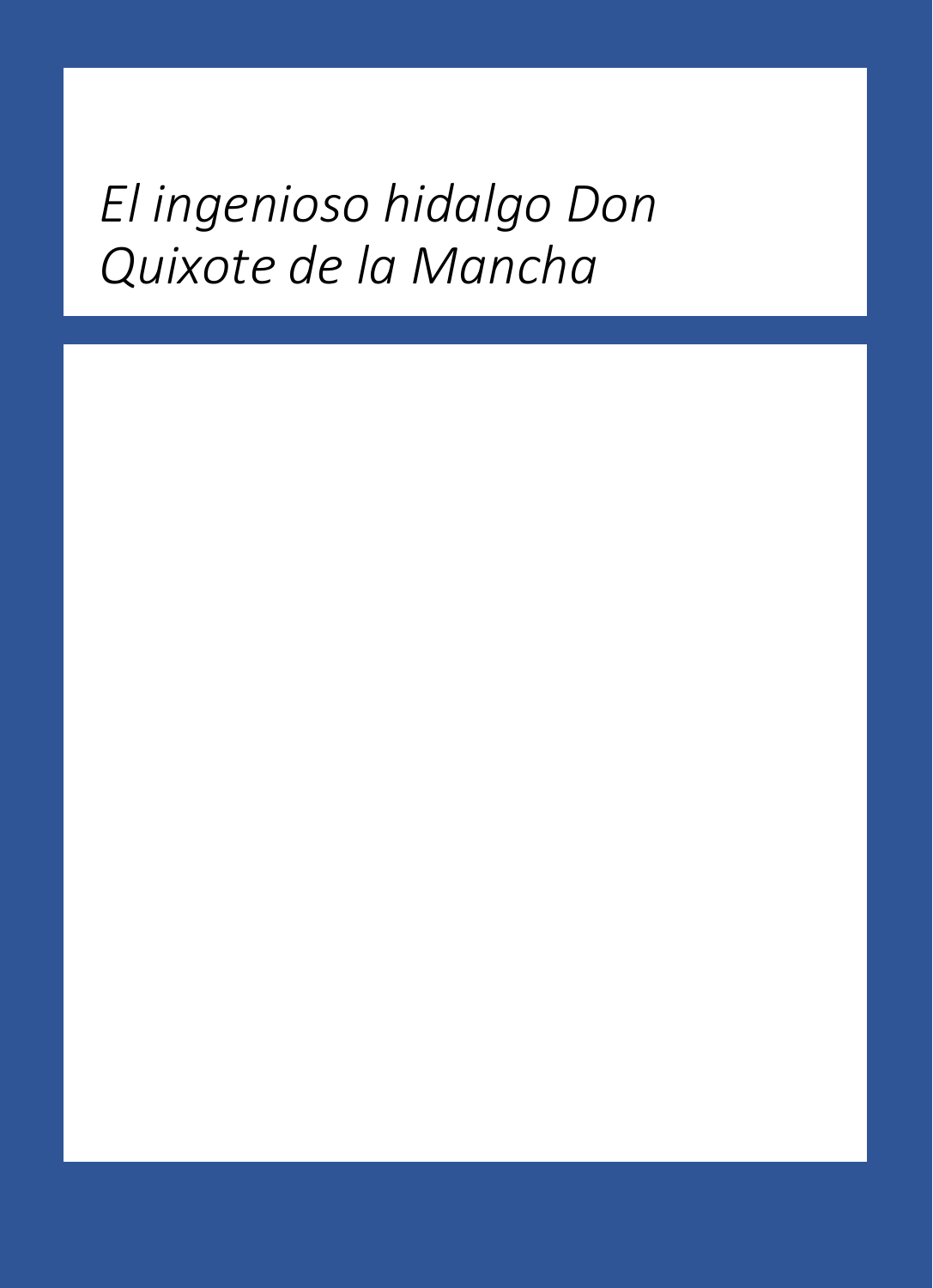# *Pepita Jiménez*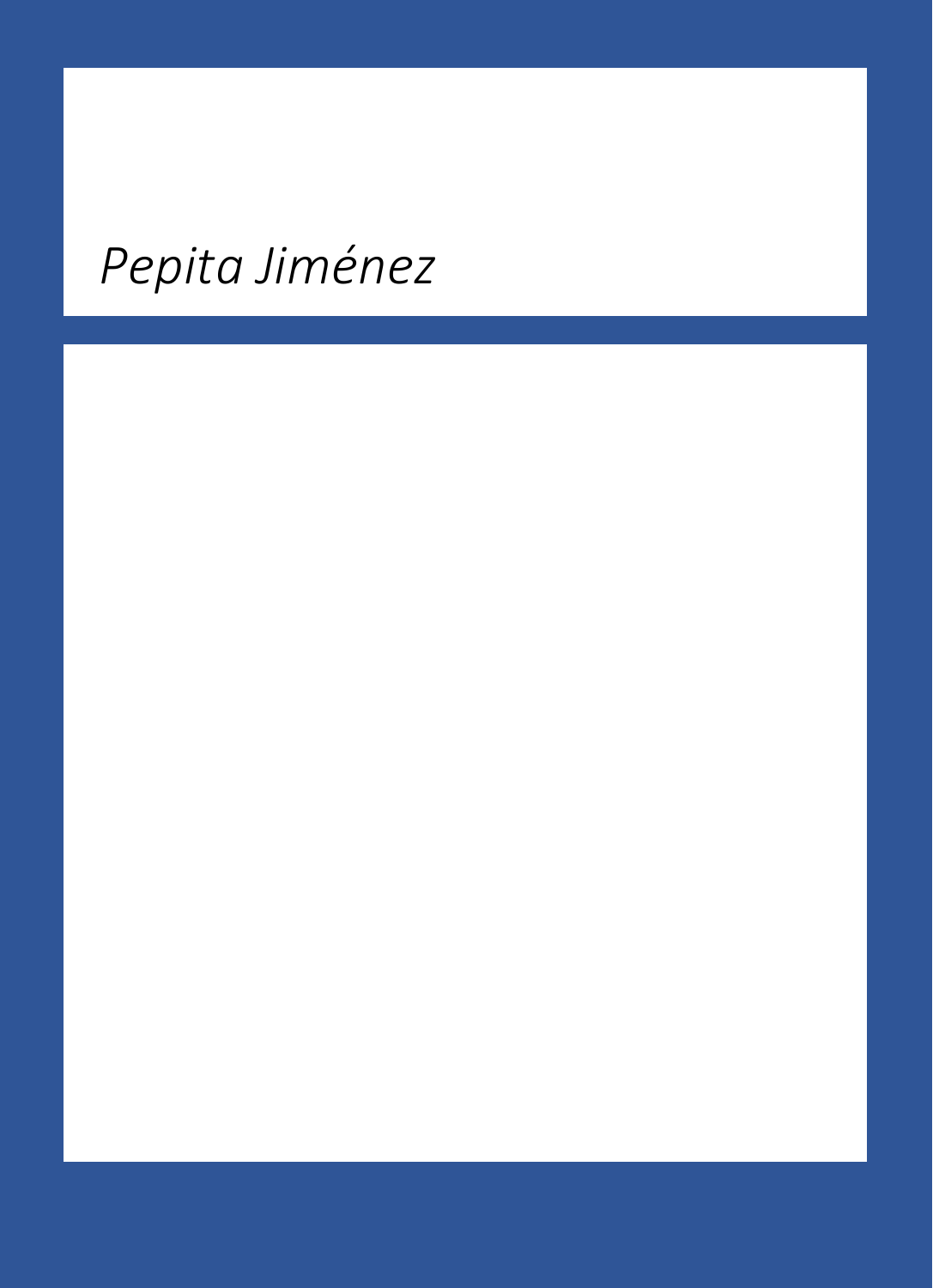# *Il Gattopardo*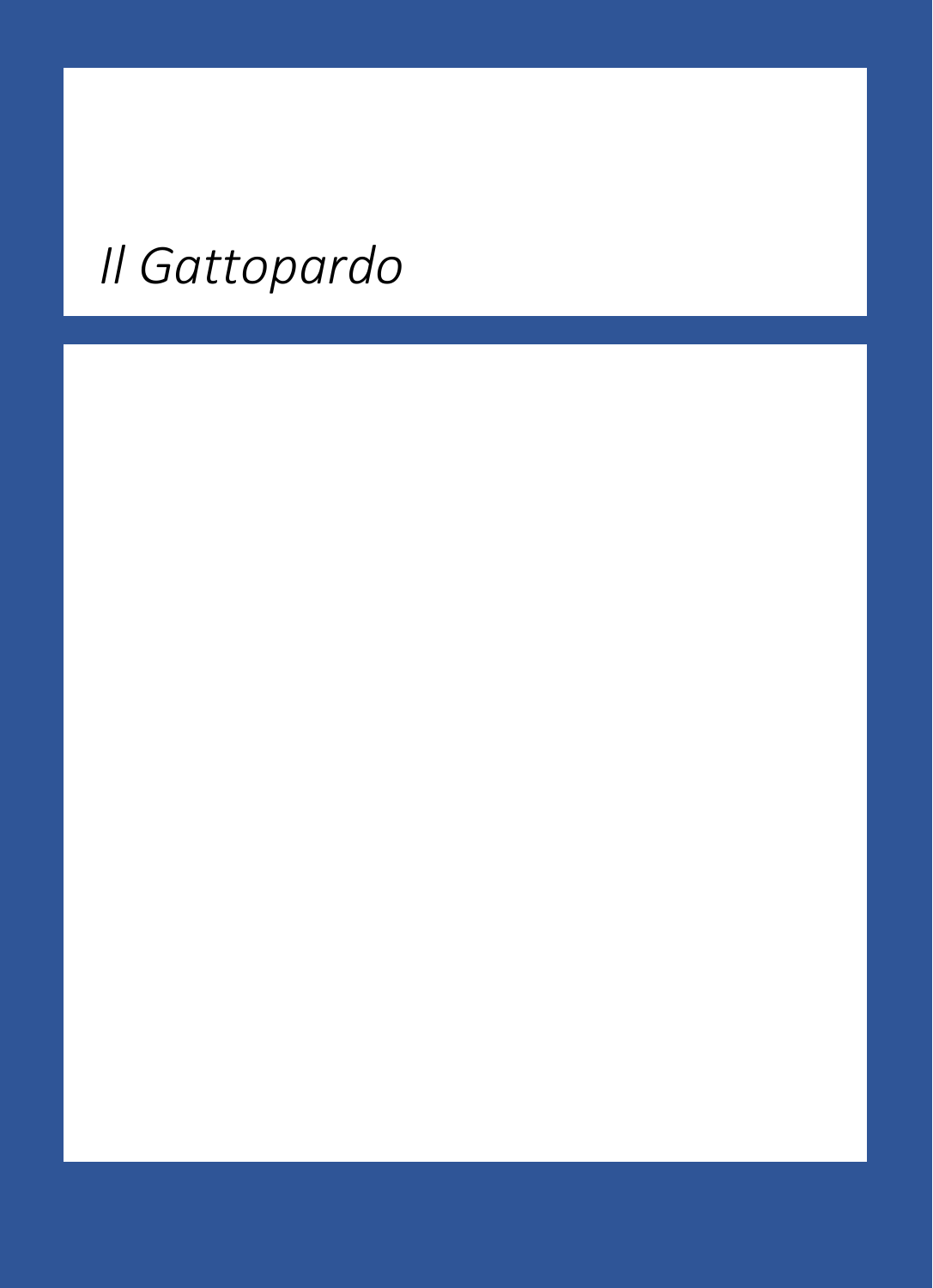#### *Jacques Casanova de Seingalt Vénitien, Histoire de ma vie*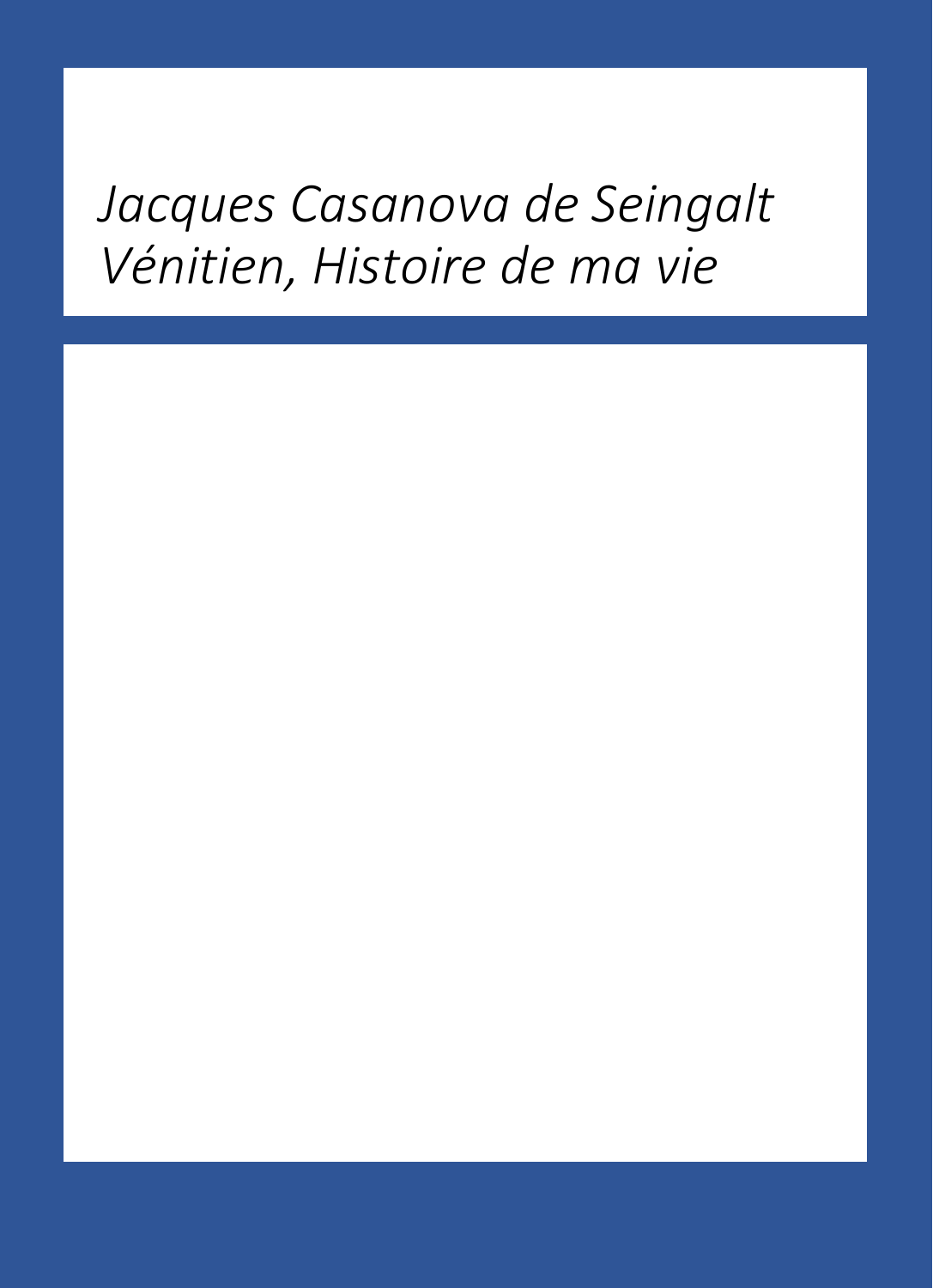*La Sofonisba, Tragedia, Di Nuovo con Somma Diligenza Corretta Ristampata*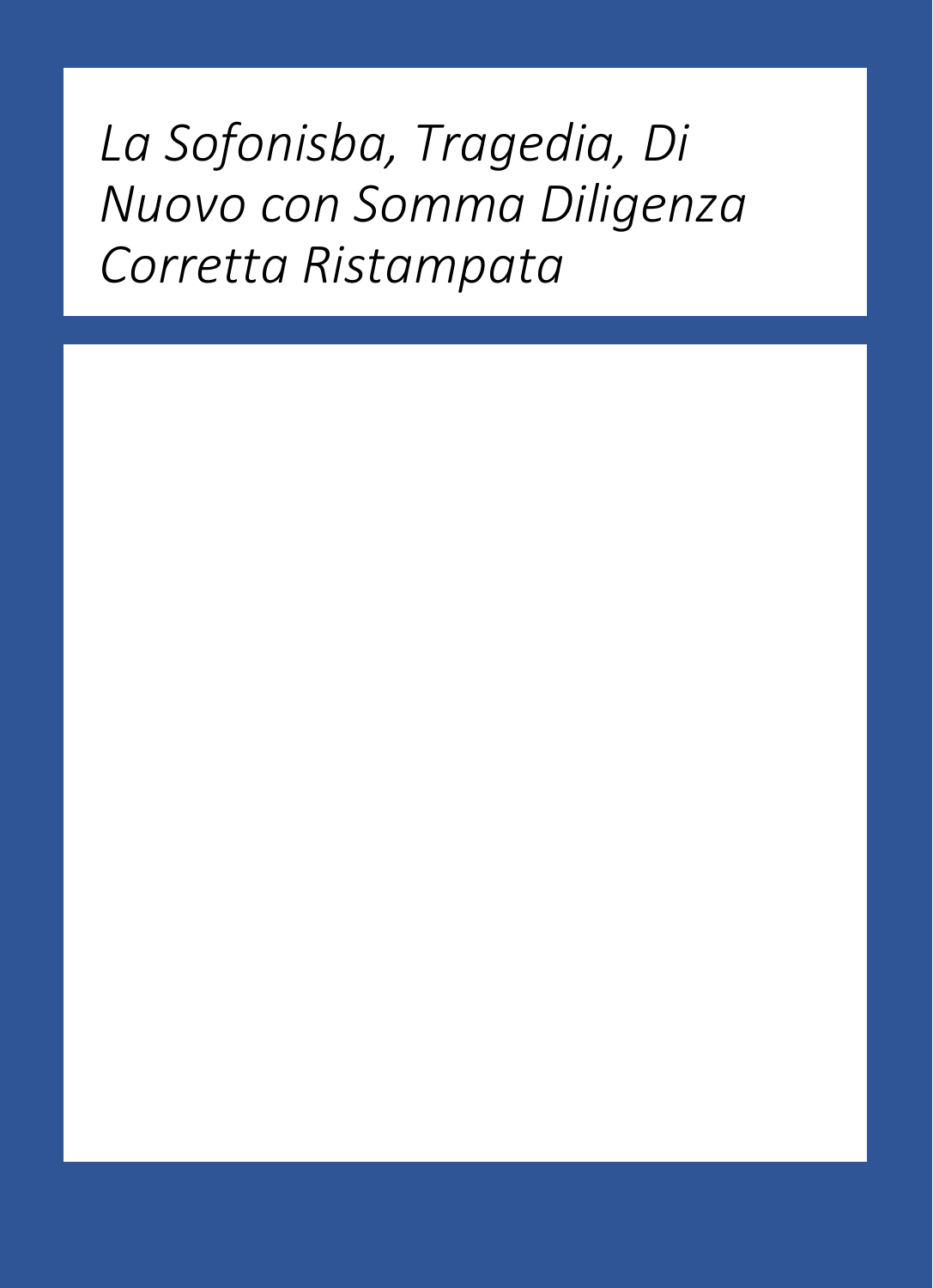### *Libro de Calixto y Melibea y de la puta vieja Celestina*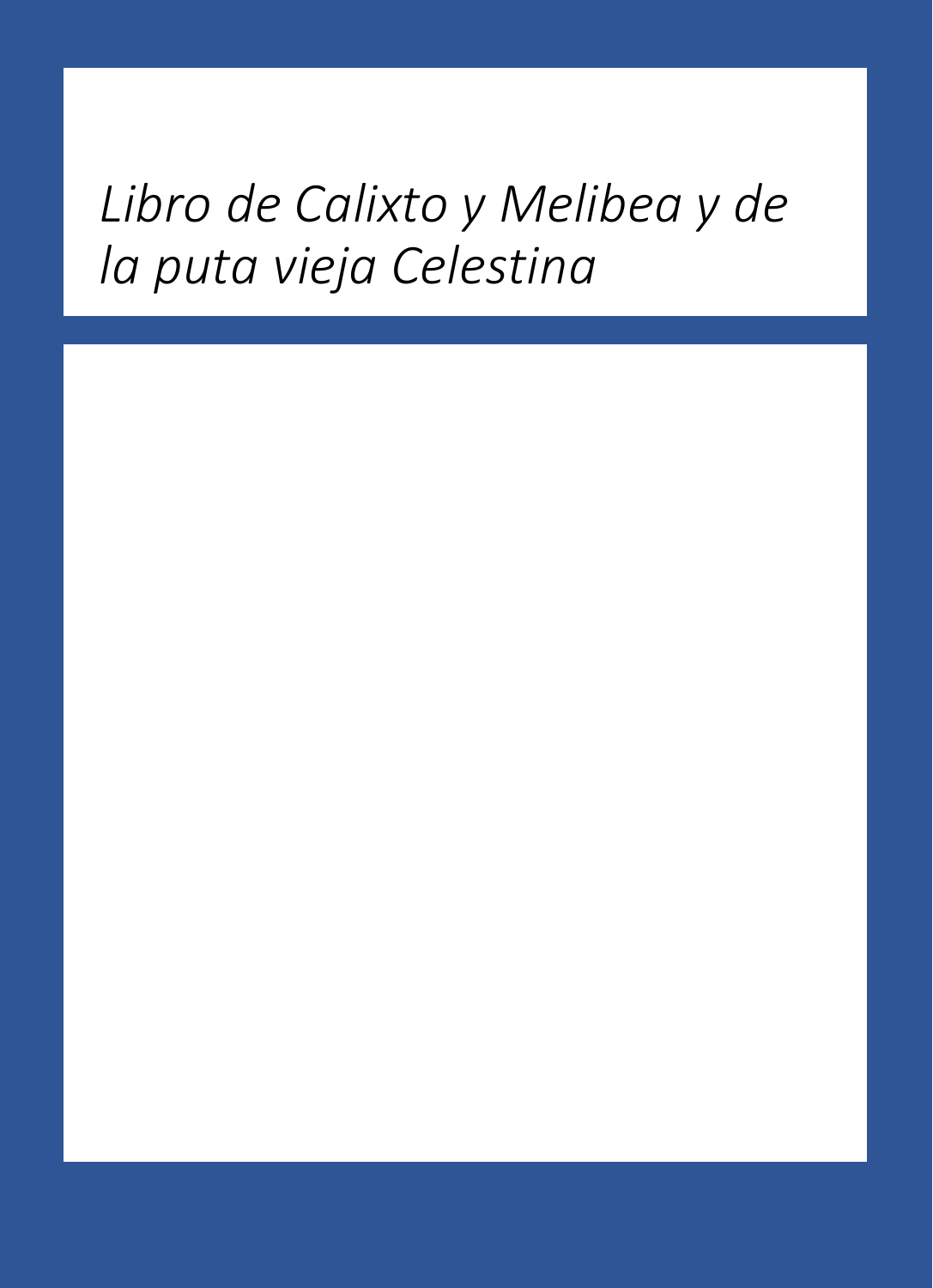#### *Ermordete Majestät, oder Carolus Stuardus*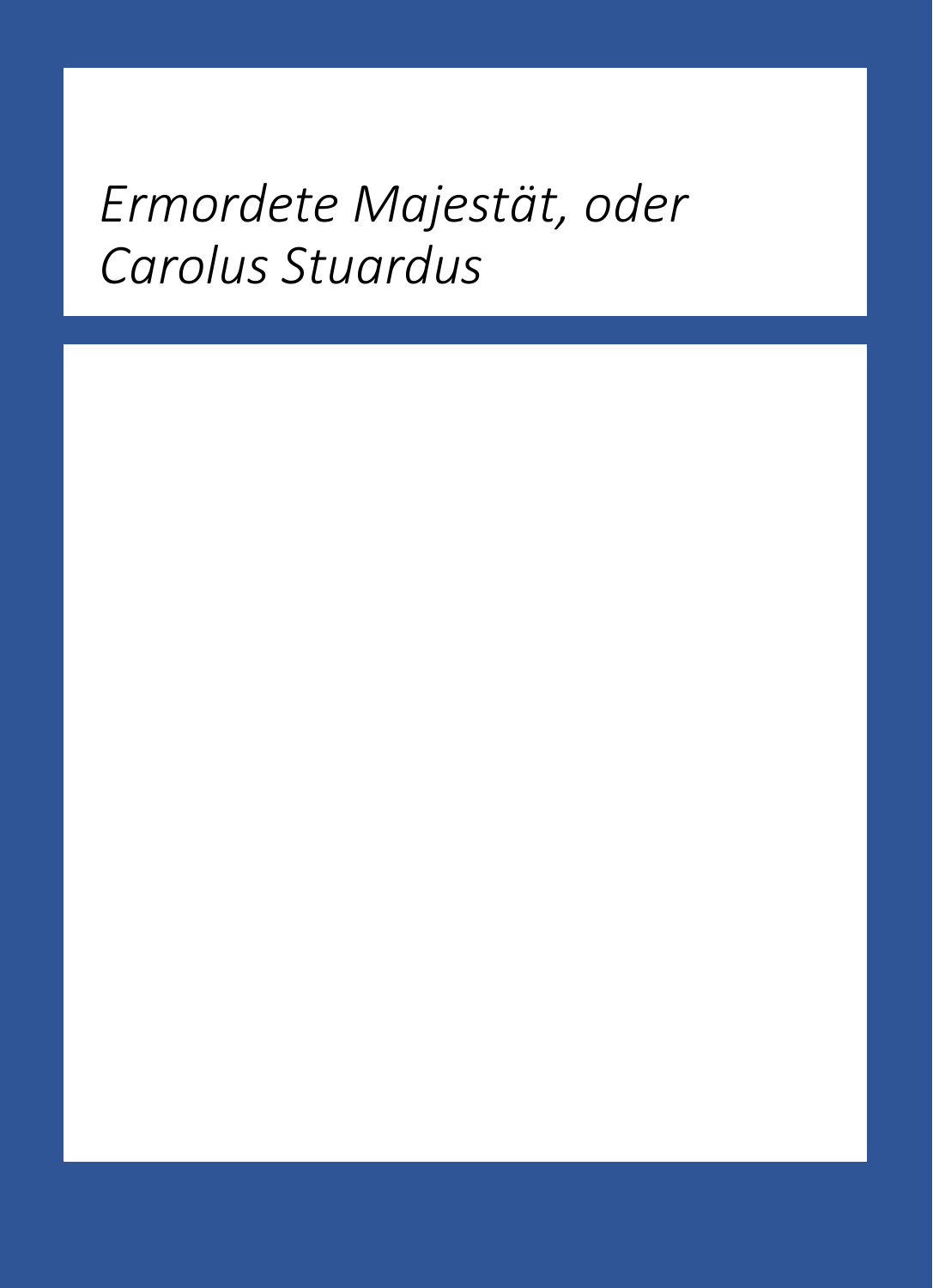### *Mr William Shakespeares Comedies, Histories, & Tragedies*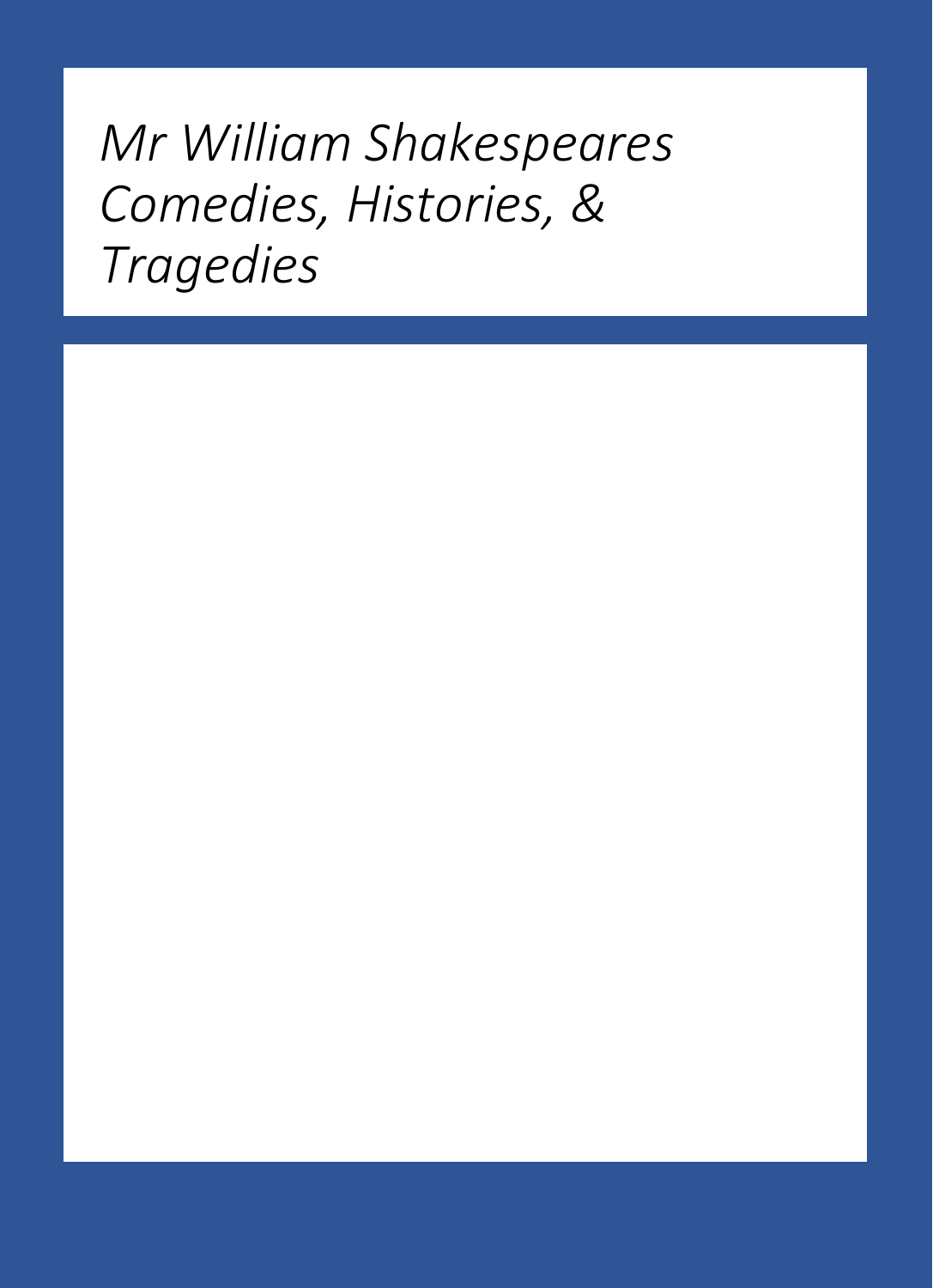# *Il servitore di due padroni*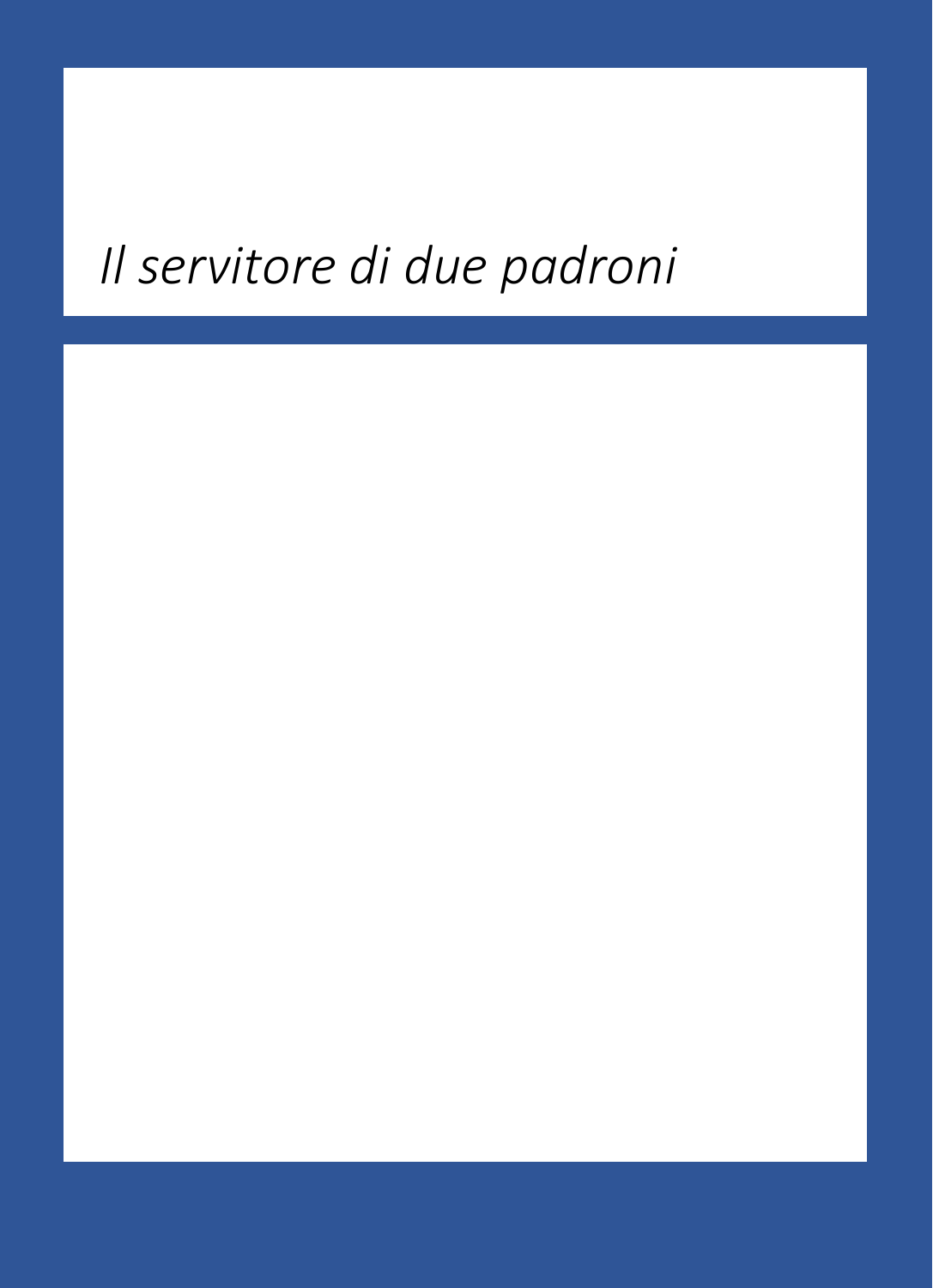### *El sí de las Niñas la Comedia Nueva o El café Poesías*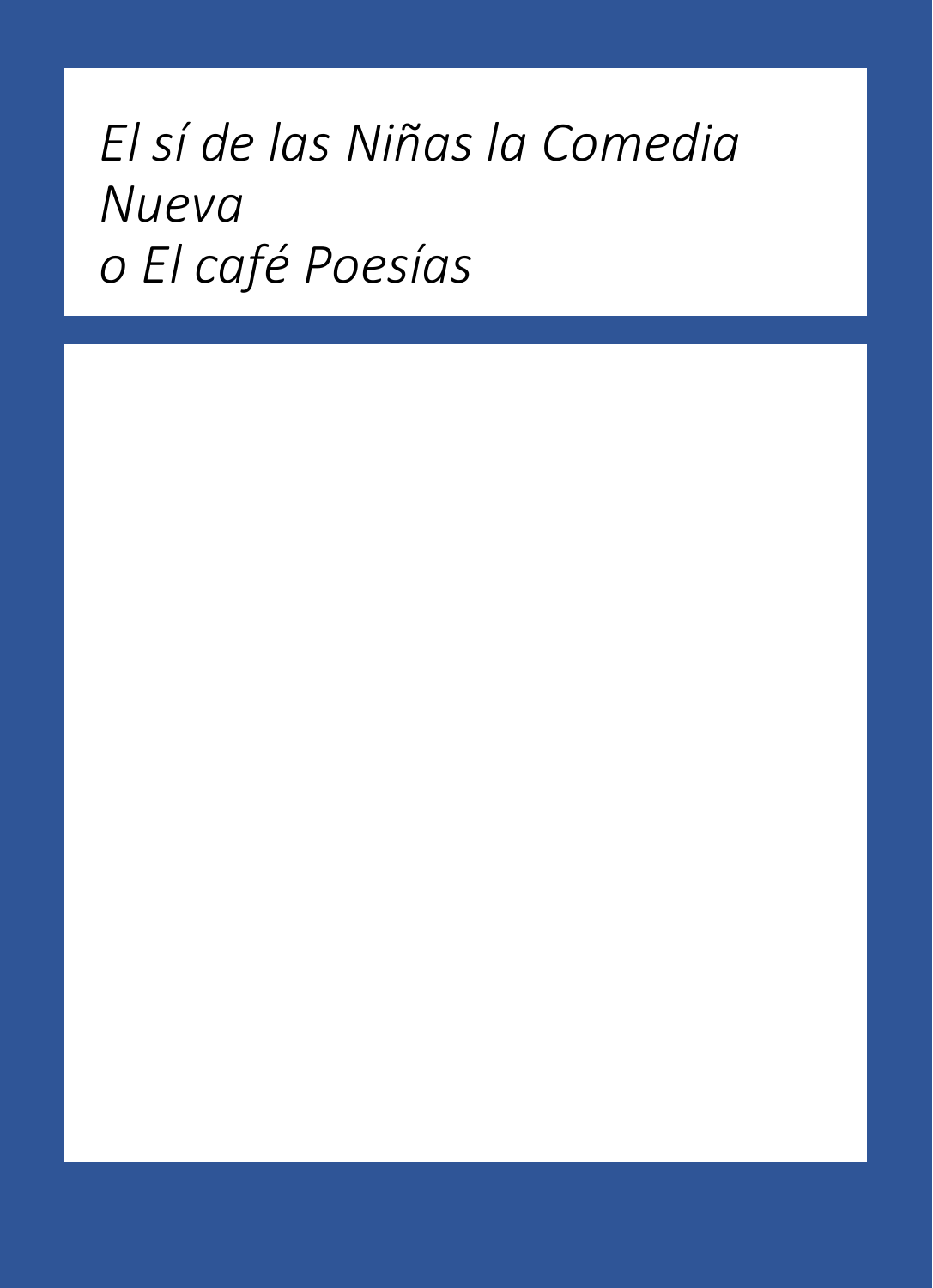### *Penthesilea Erläuterungen und Dokumente*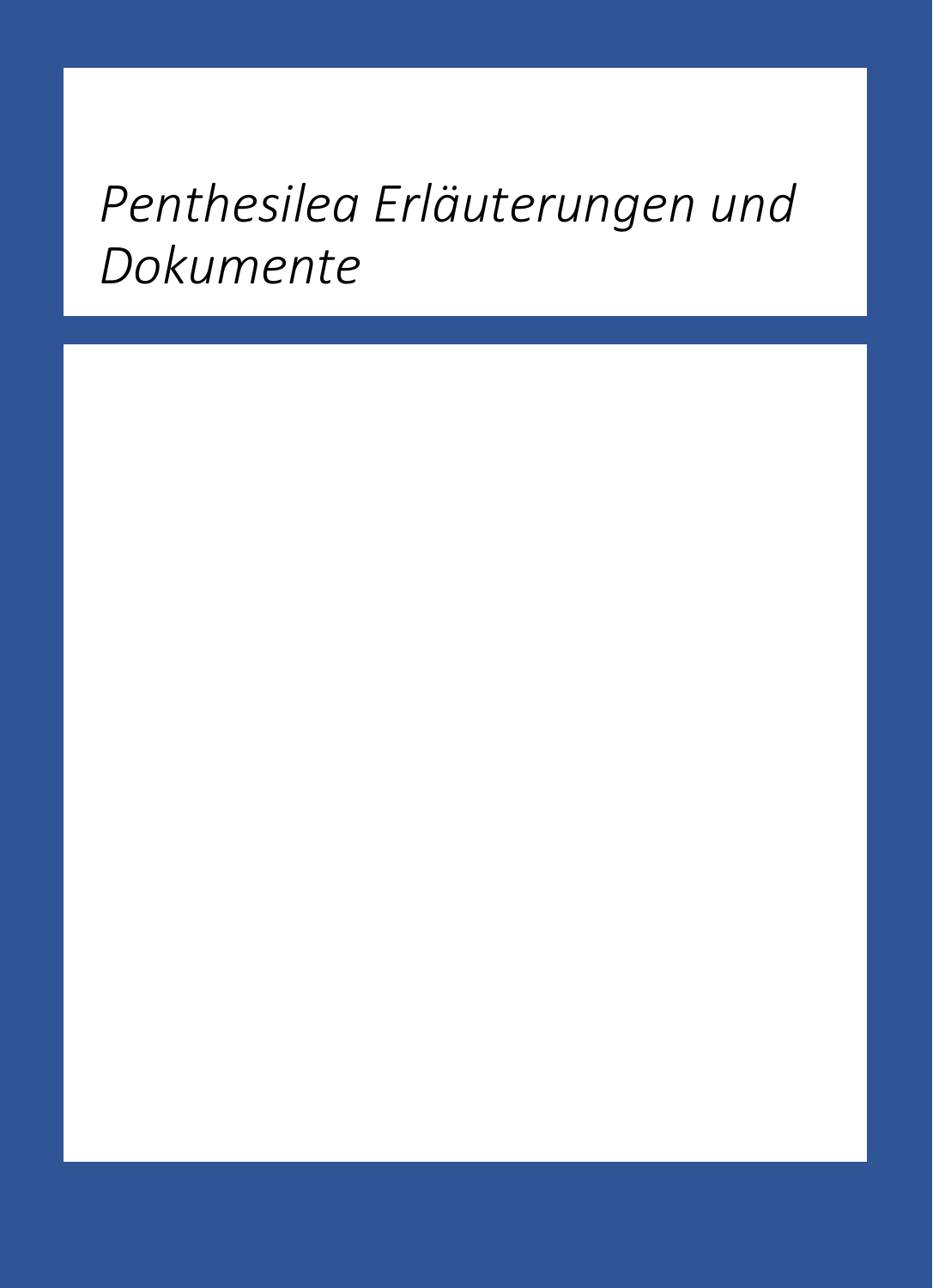# *Realidad*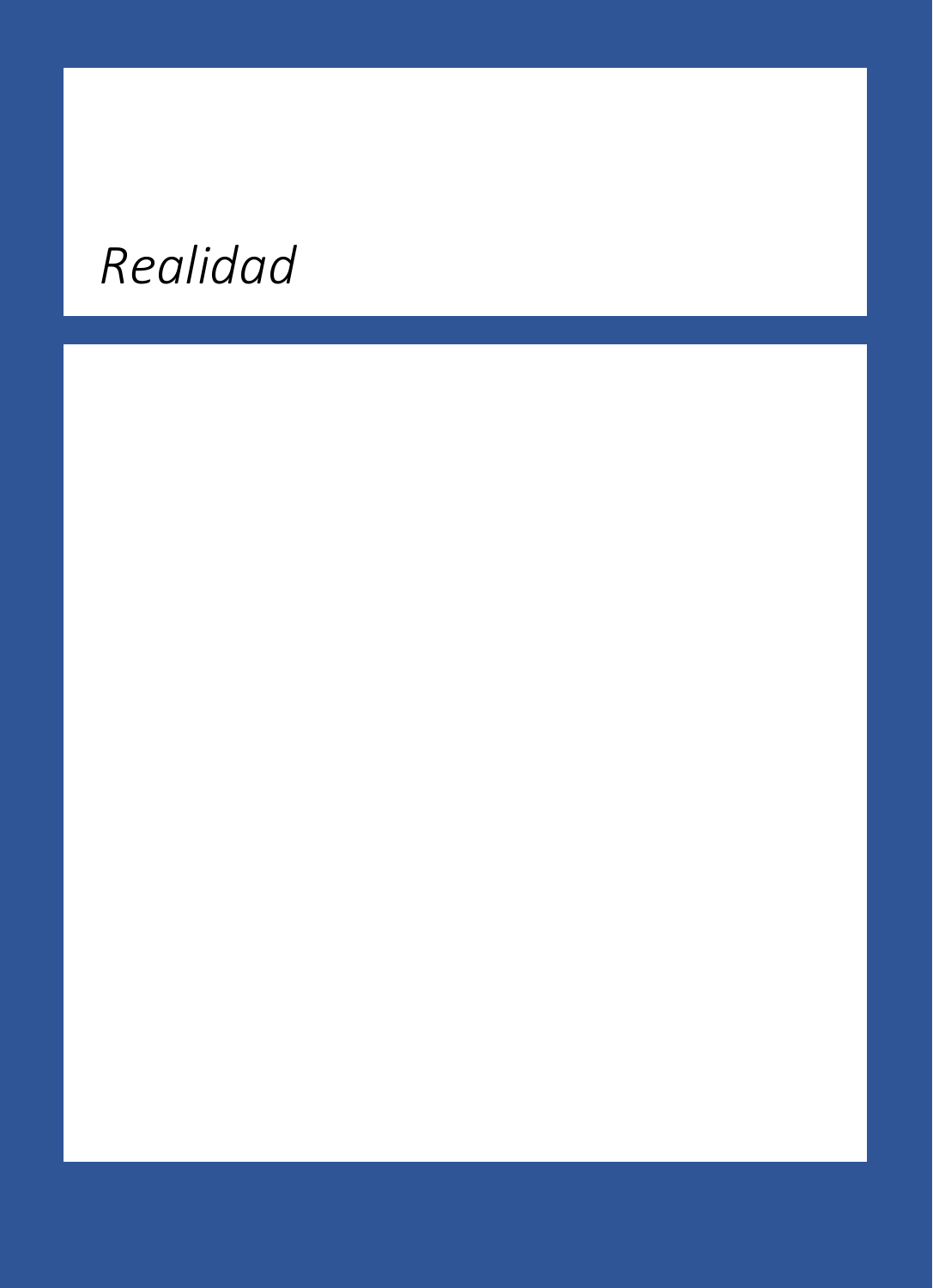### *A Playboy of the Western World: A comedy in three acts*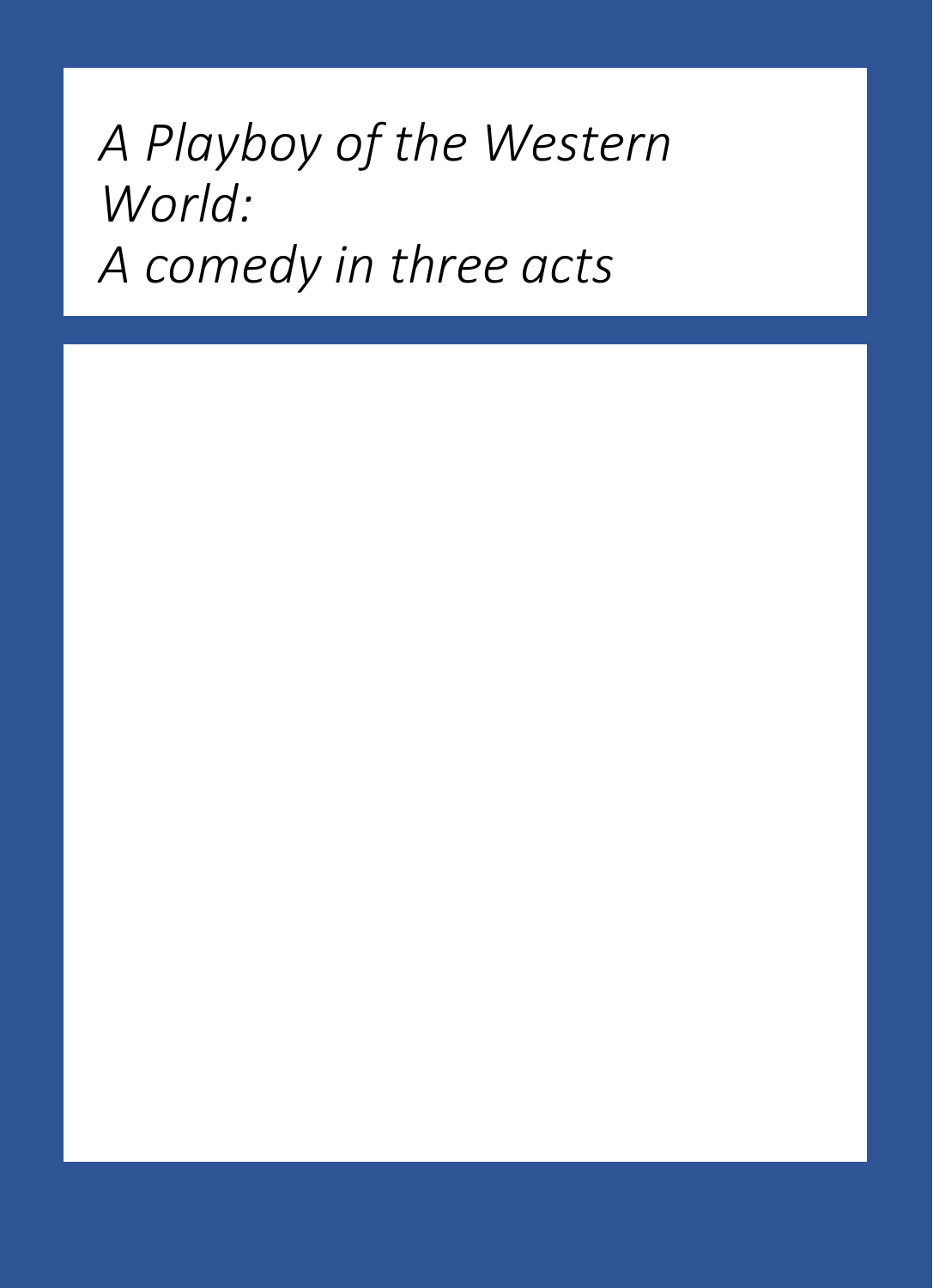# *Et dukkehjem*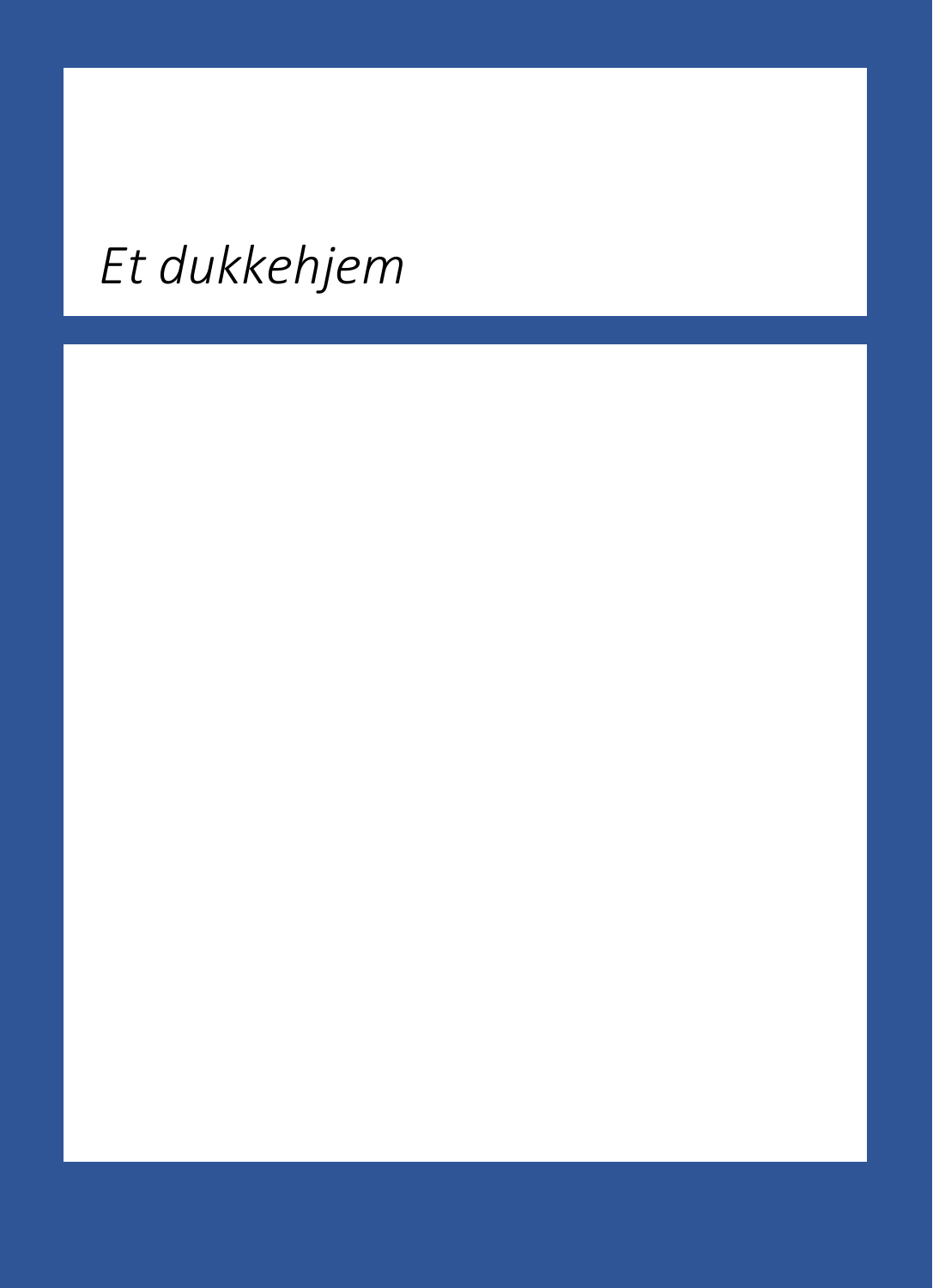### *A Raisin in the Sun*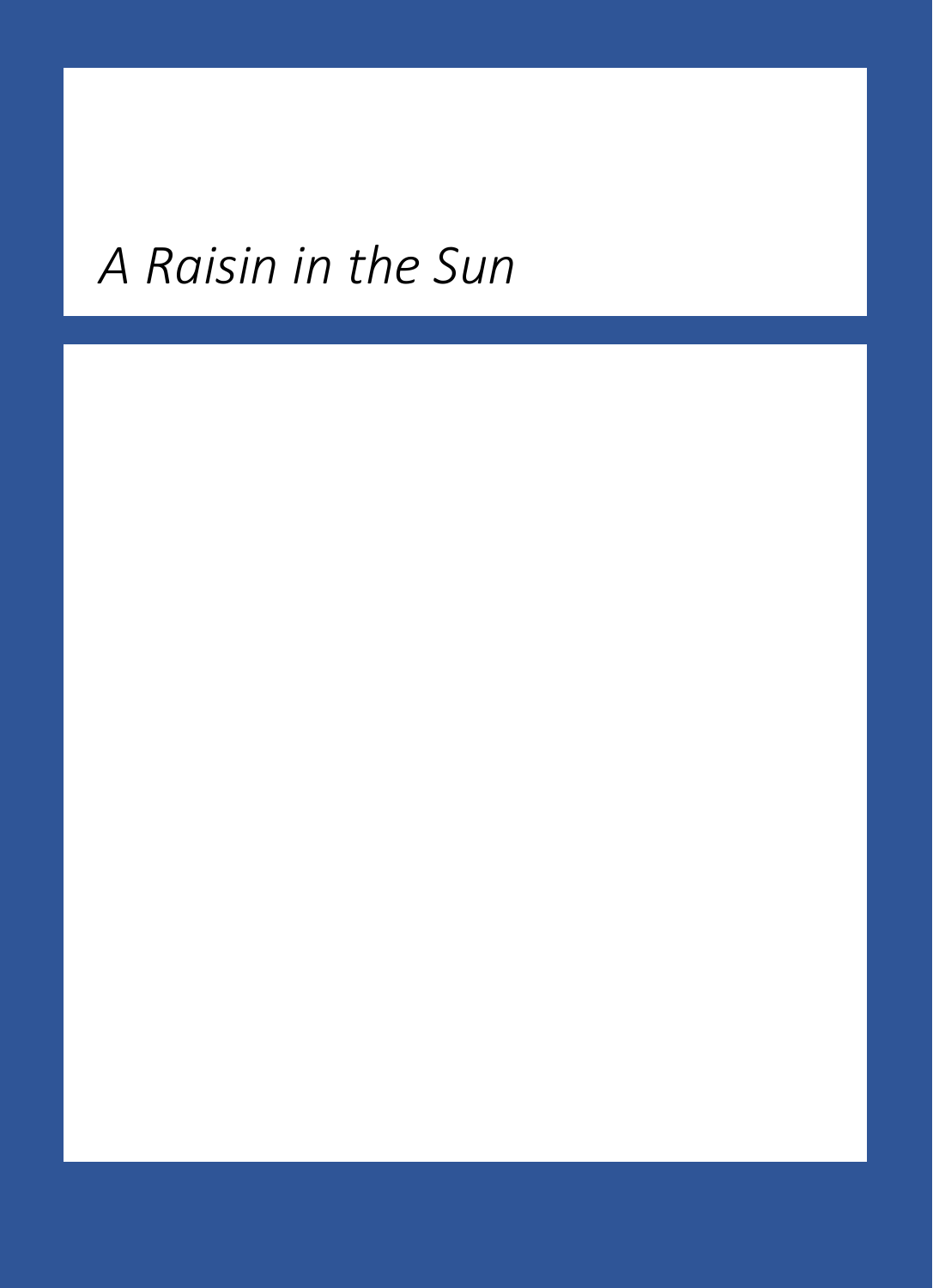# *En attendant Godot*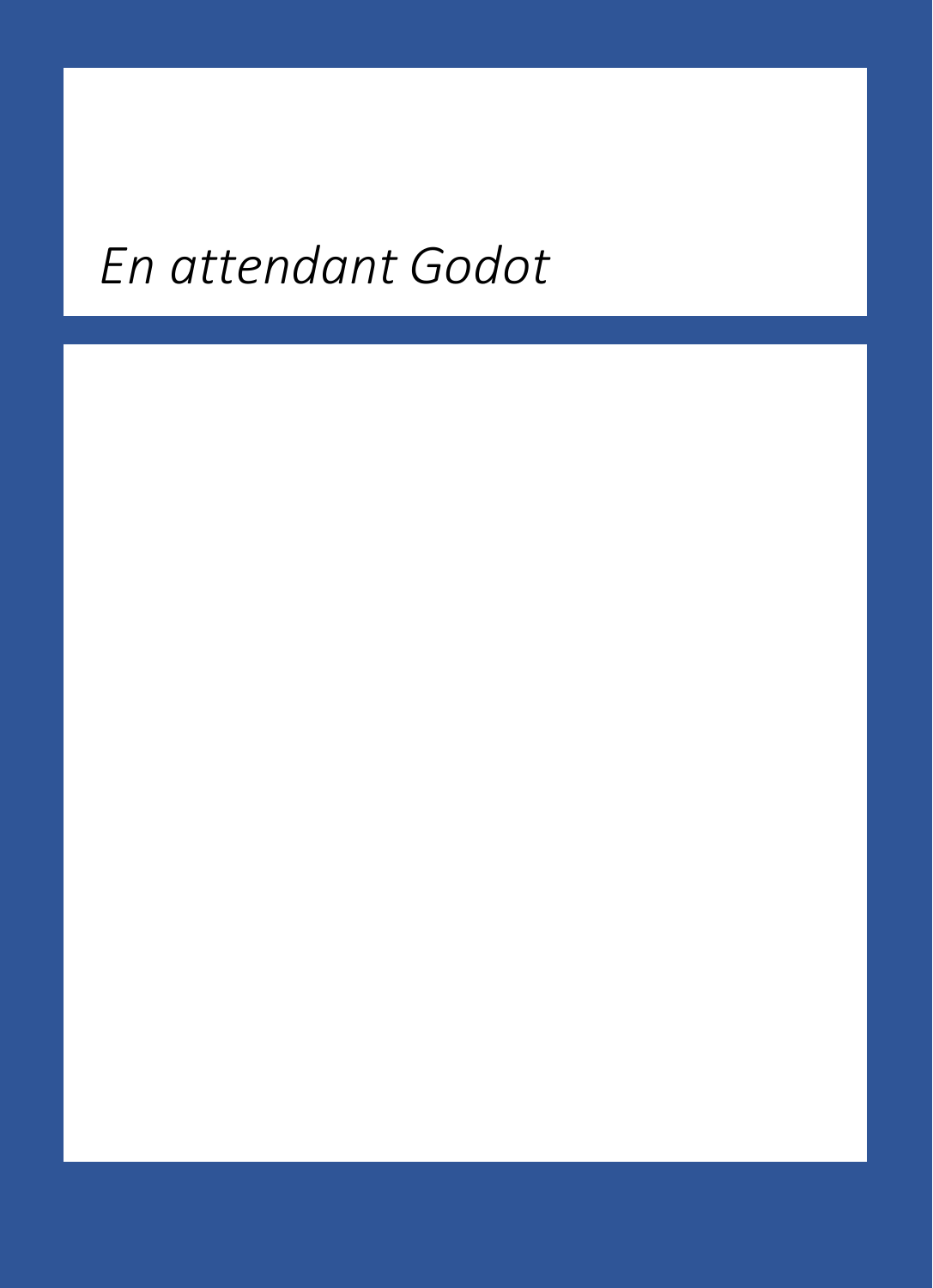# *Death of a Salesman*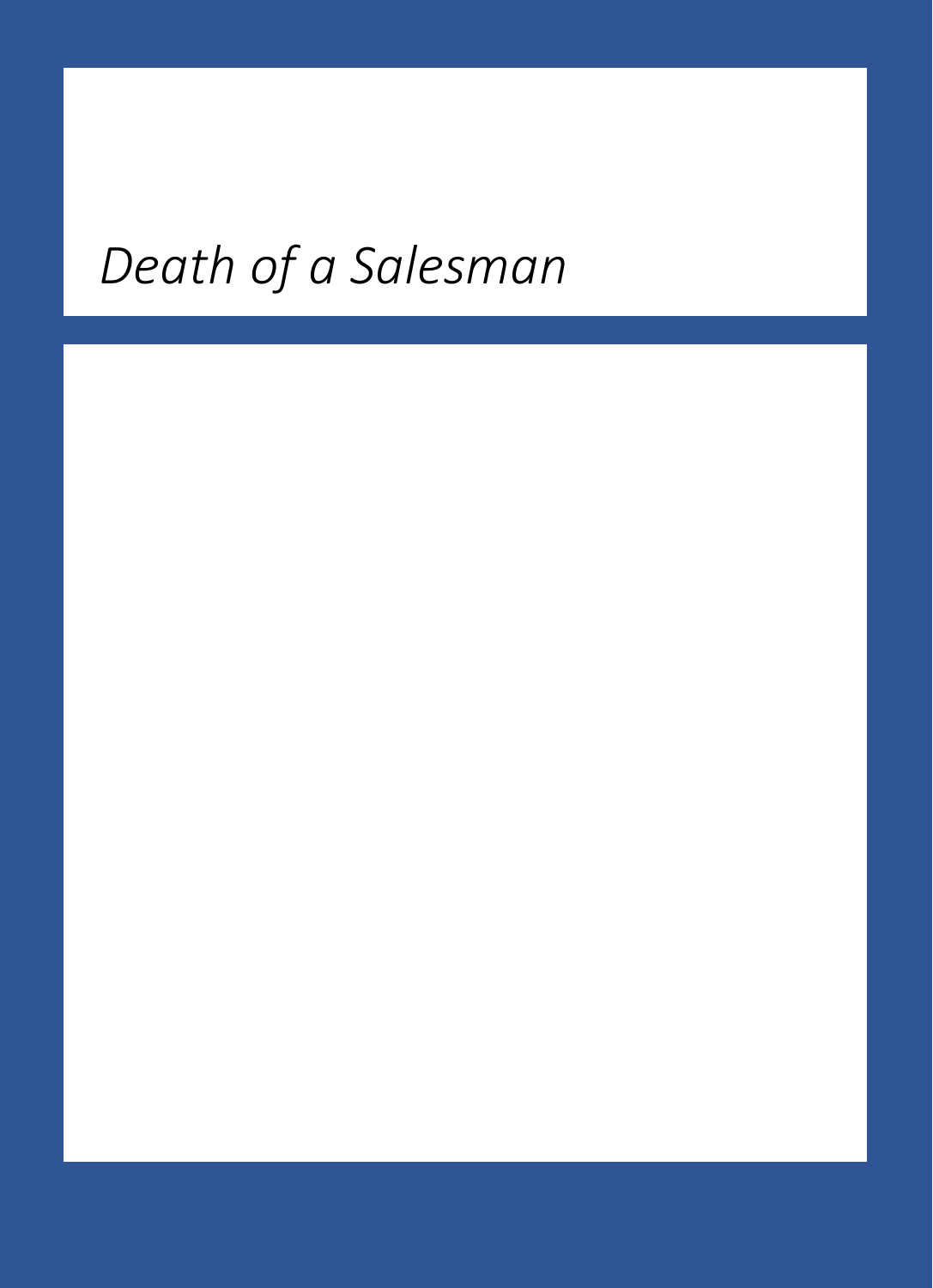# *The Book of Urizen*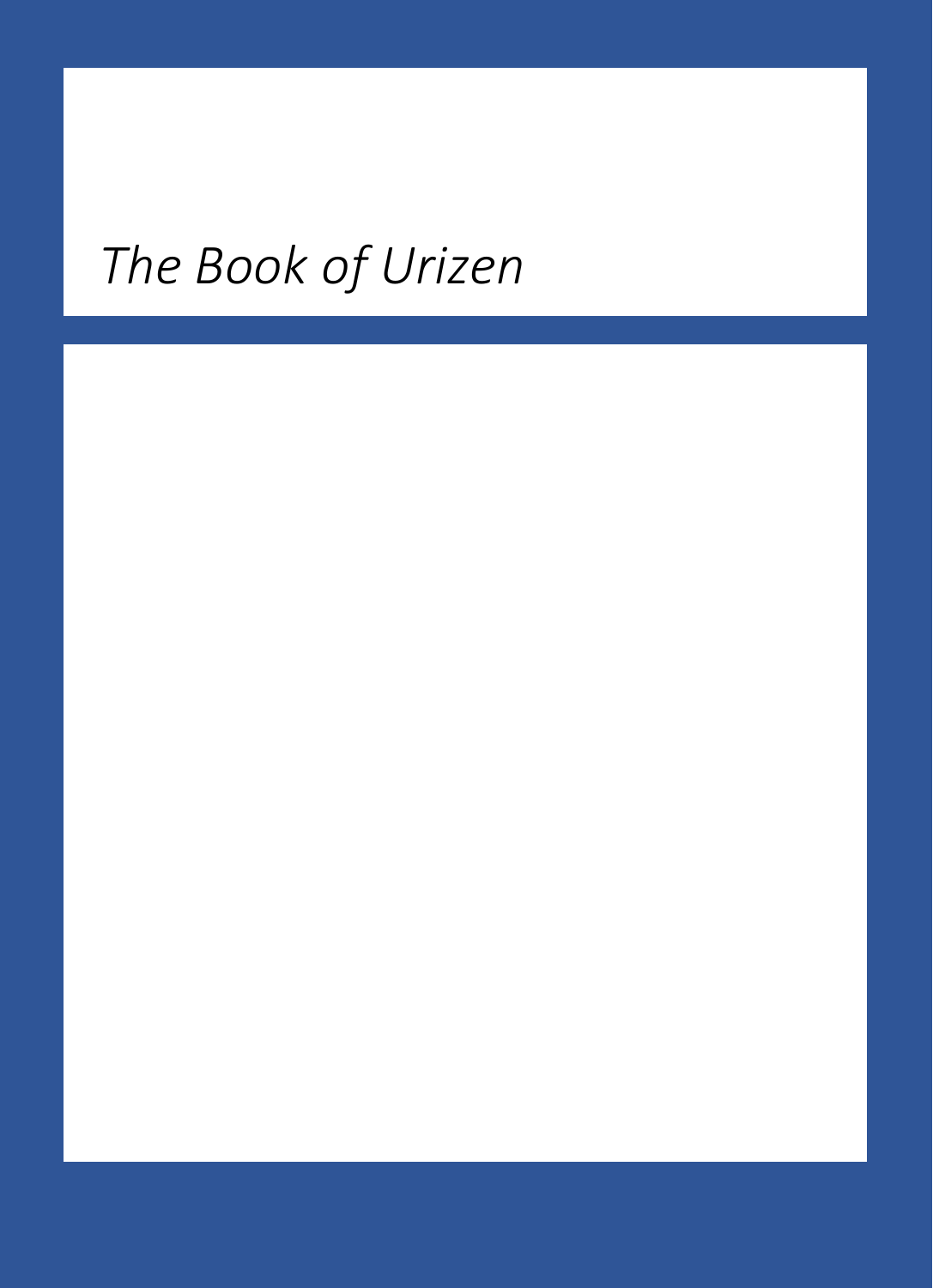# *Divina Commedia*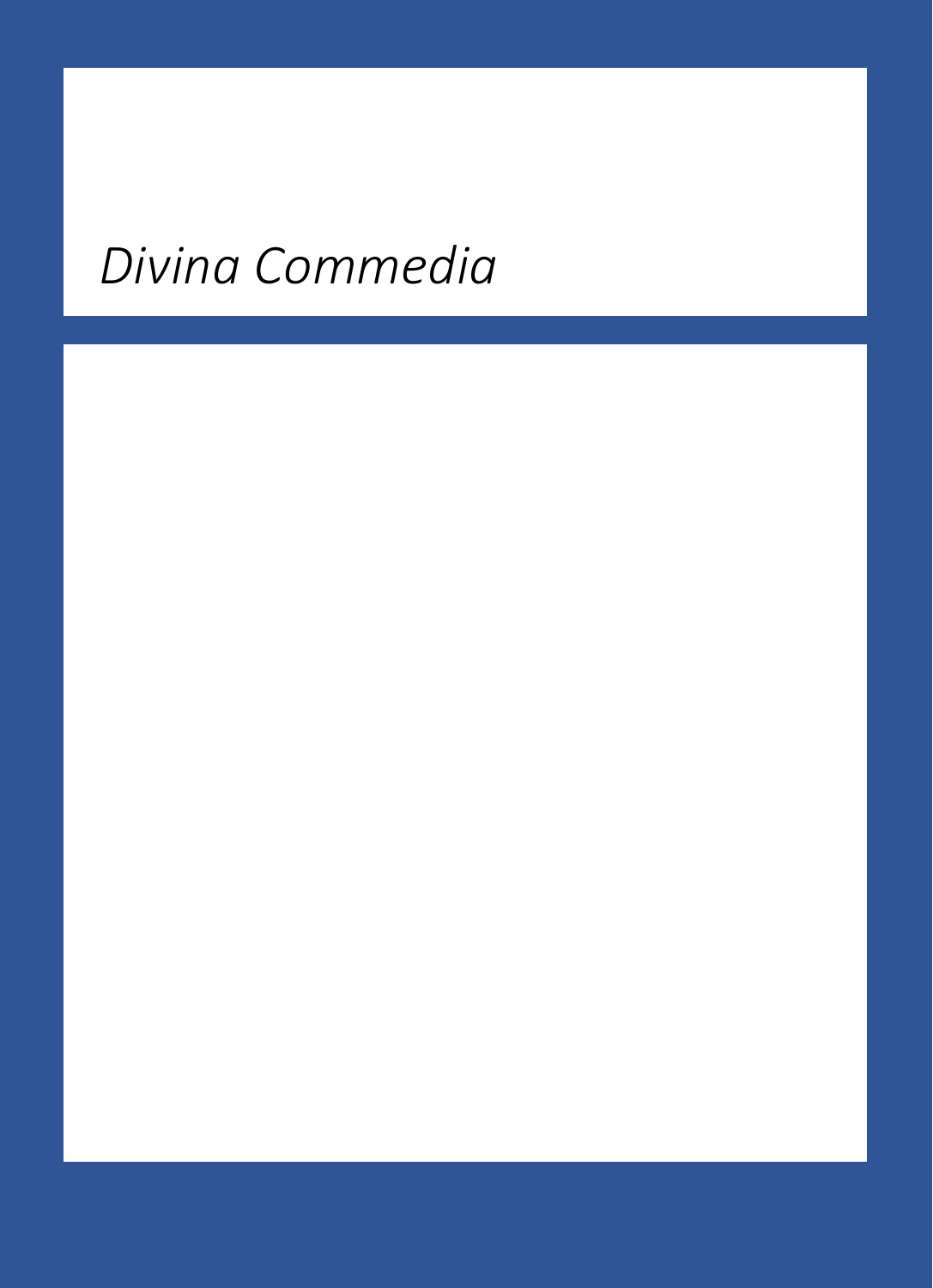# *The Canterbury Tales*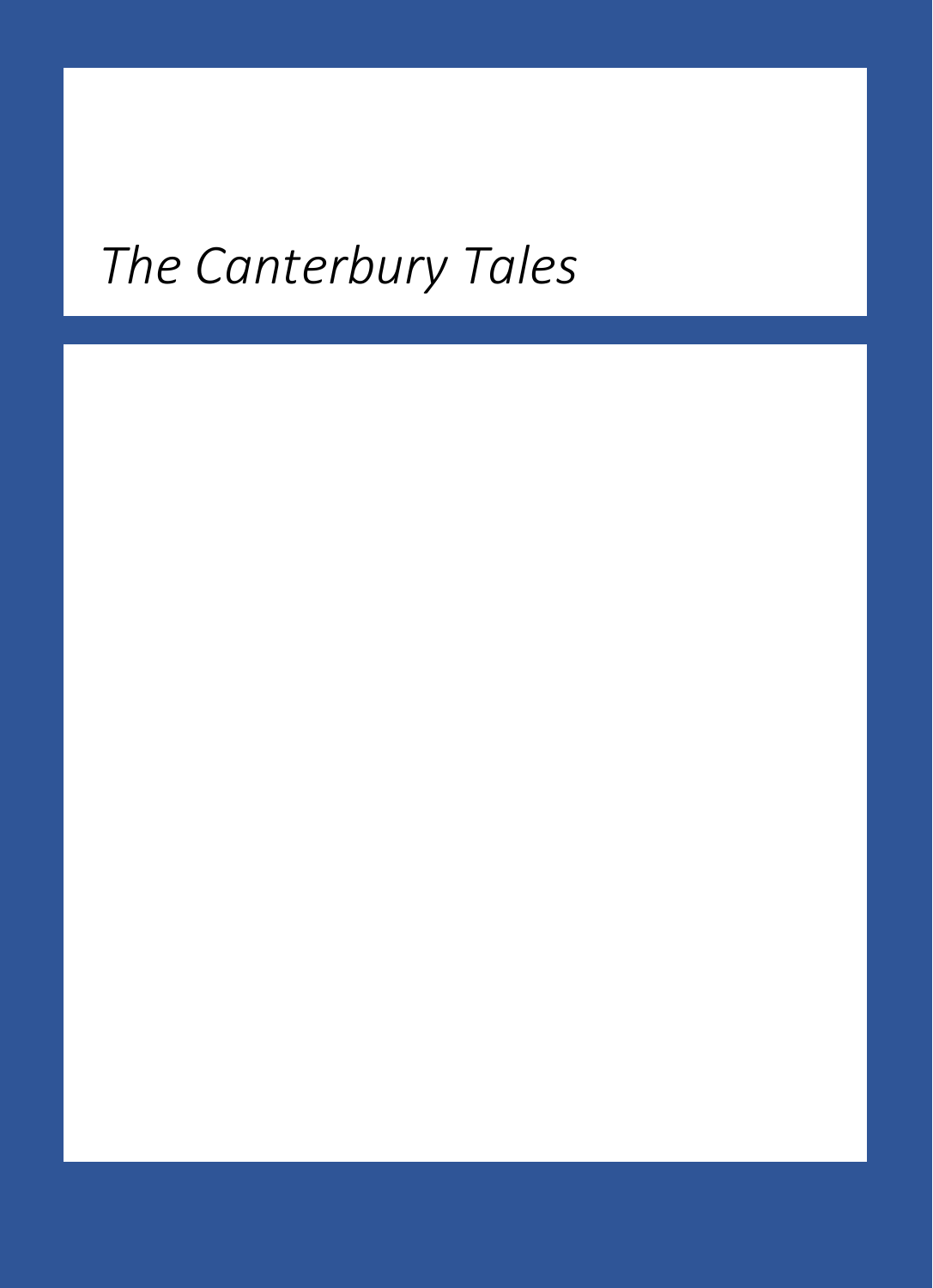# *Os Lusíadas*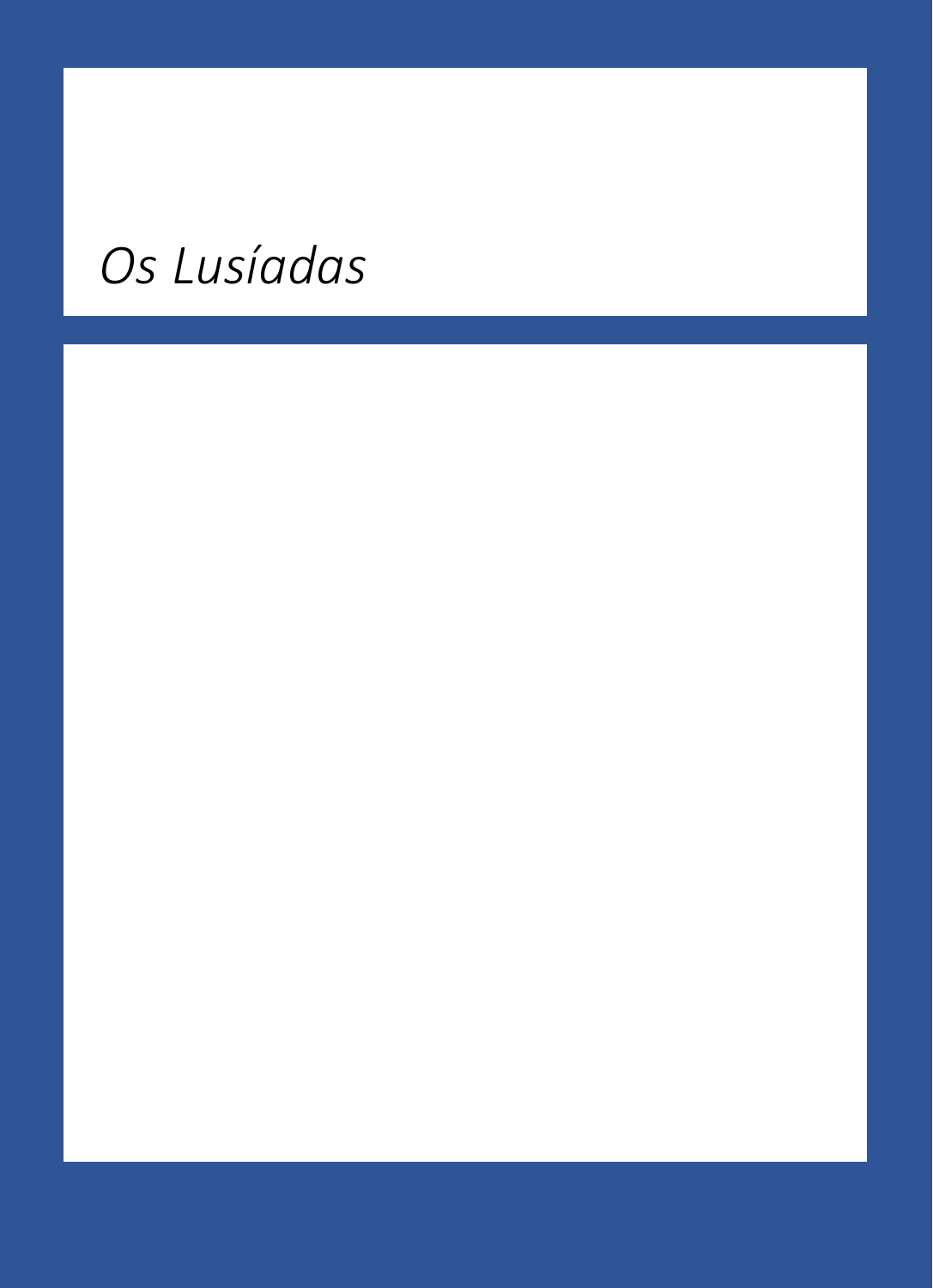# *Leaves of Grass*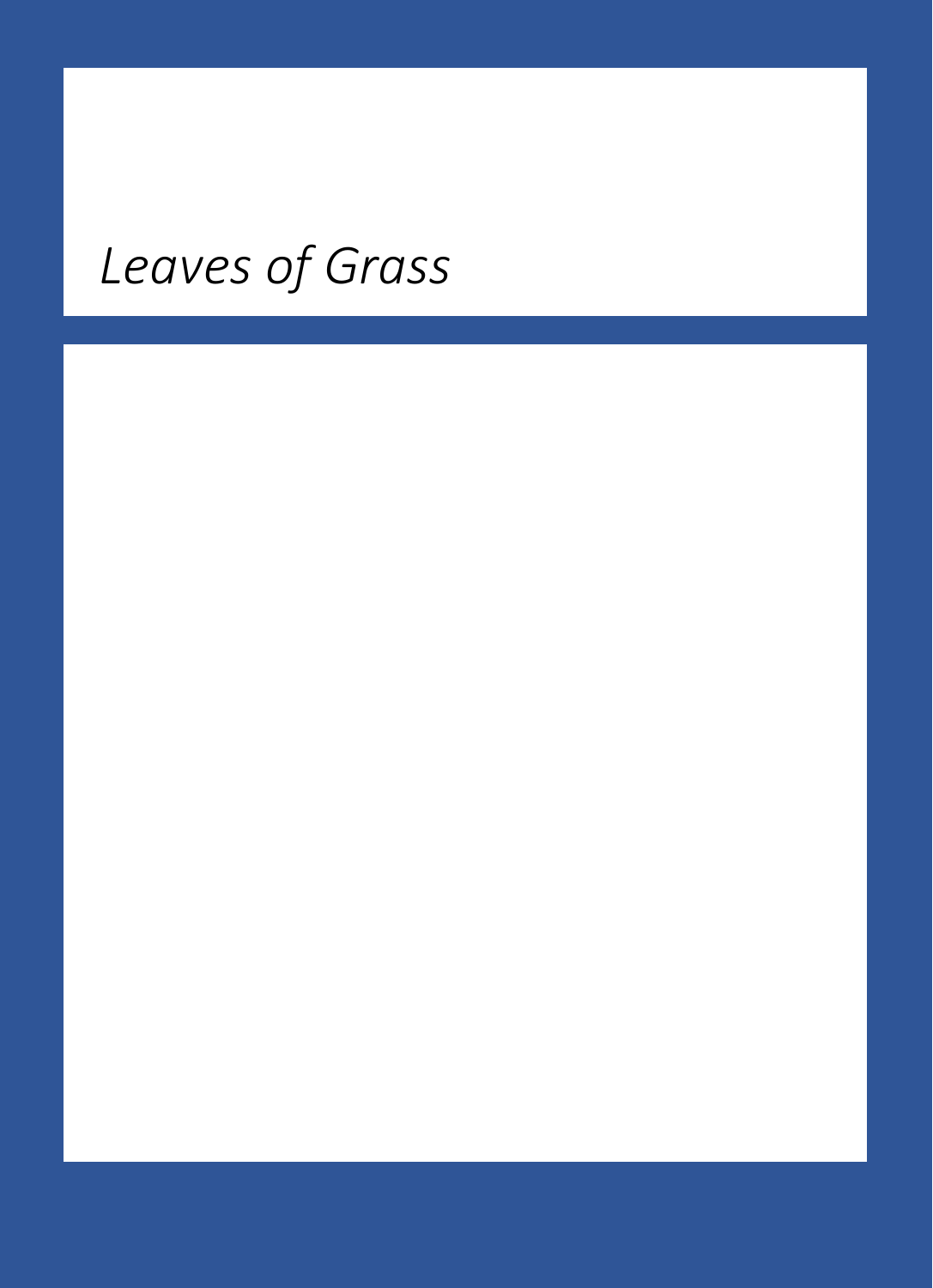#### *Maximus Poems, 1-10*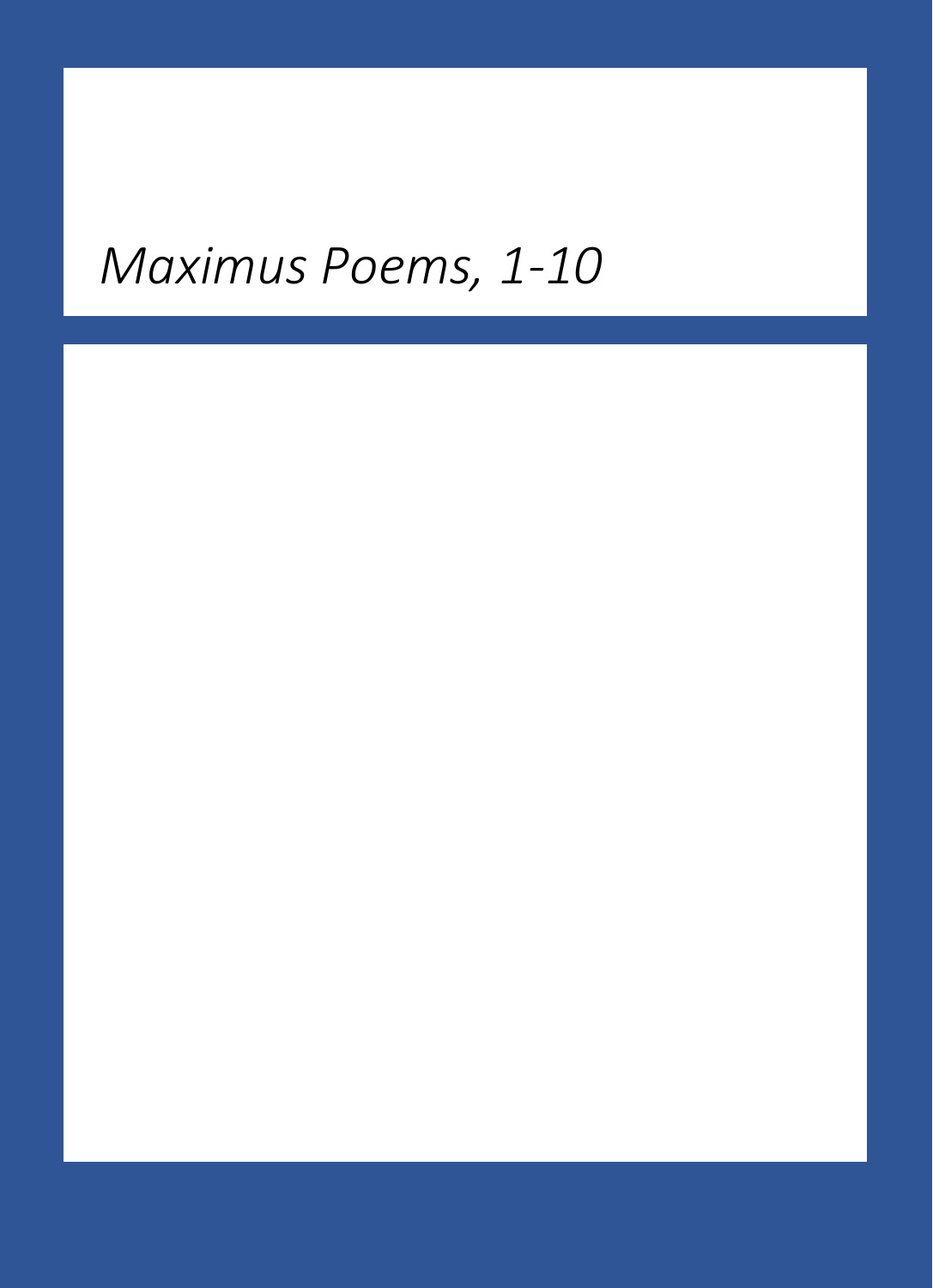# *Odyssey*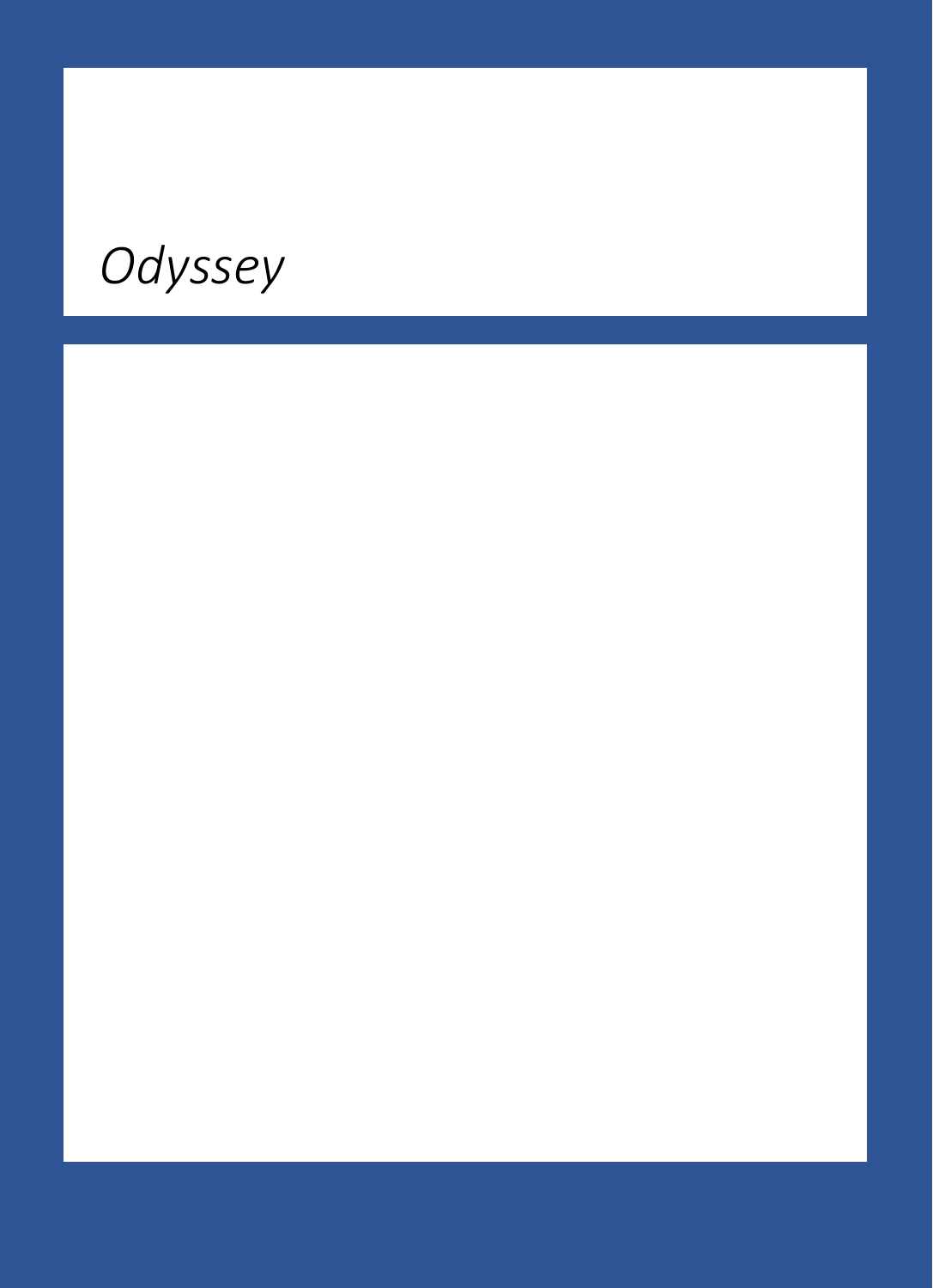#### *Paterson*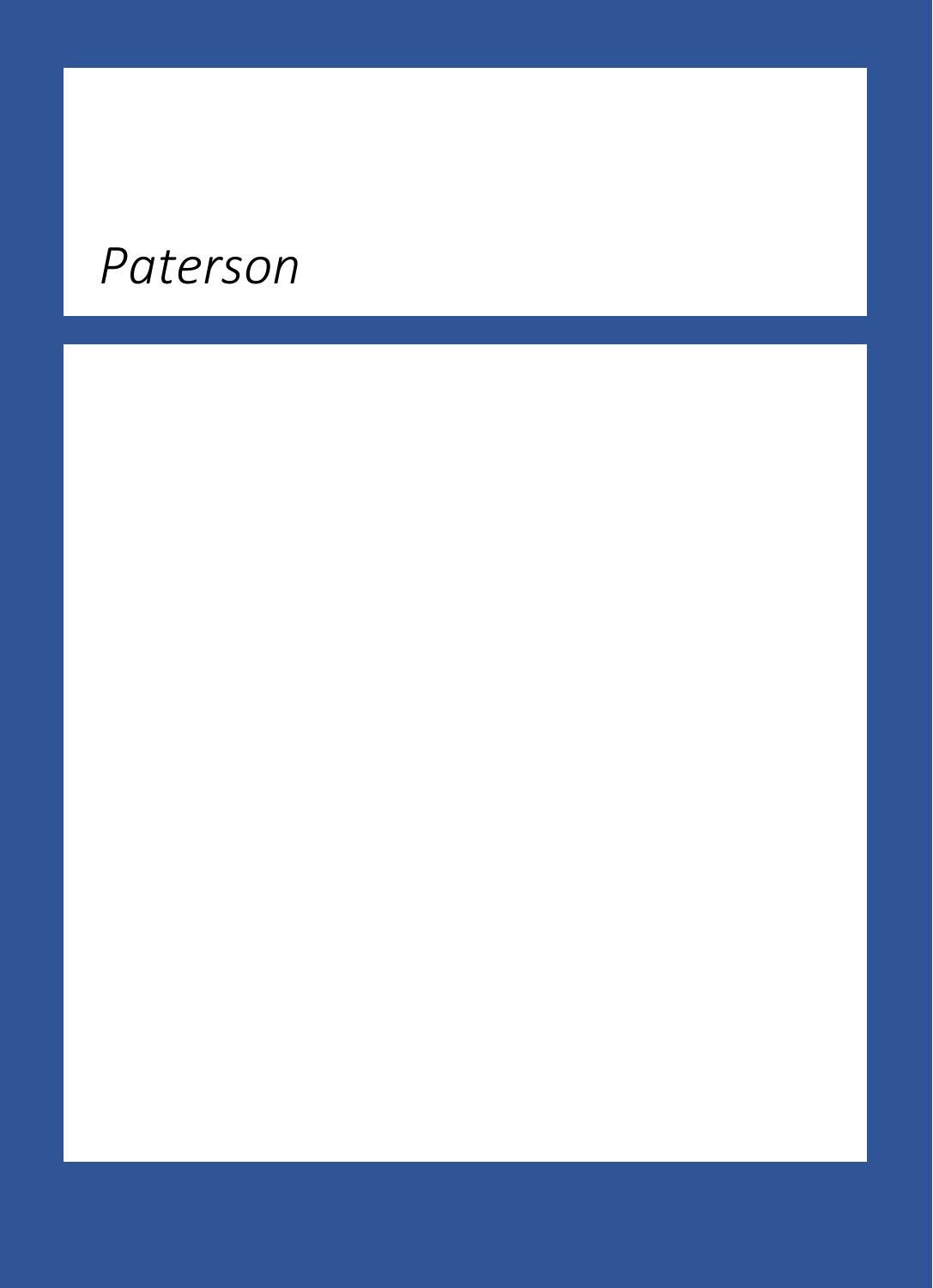# *The Faerie Queene*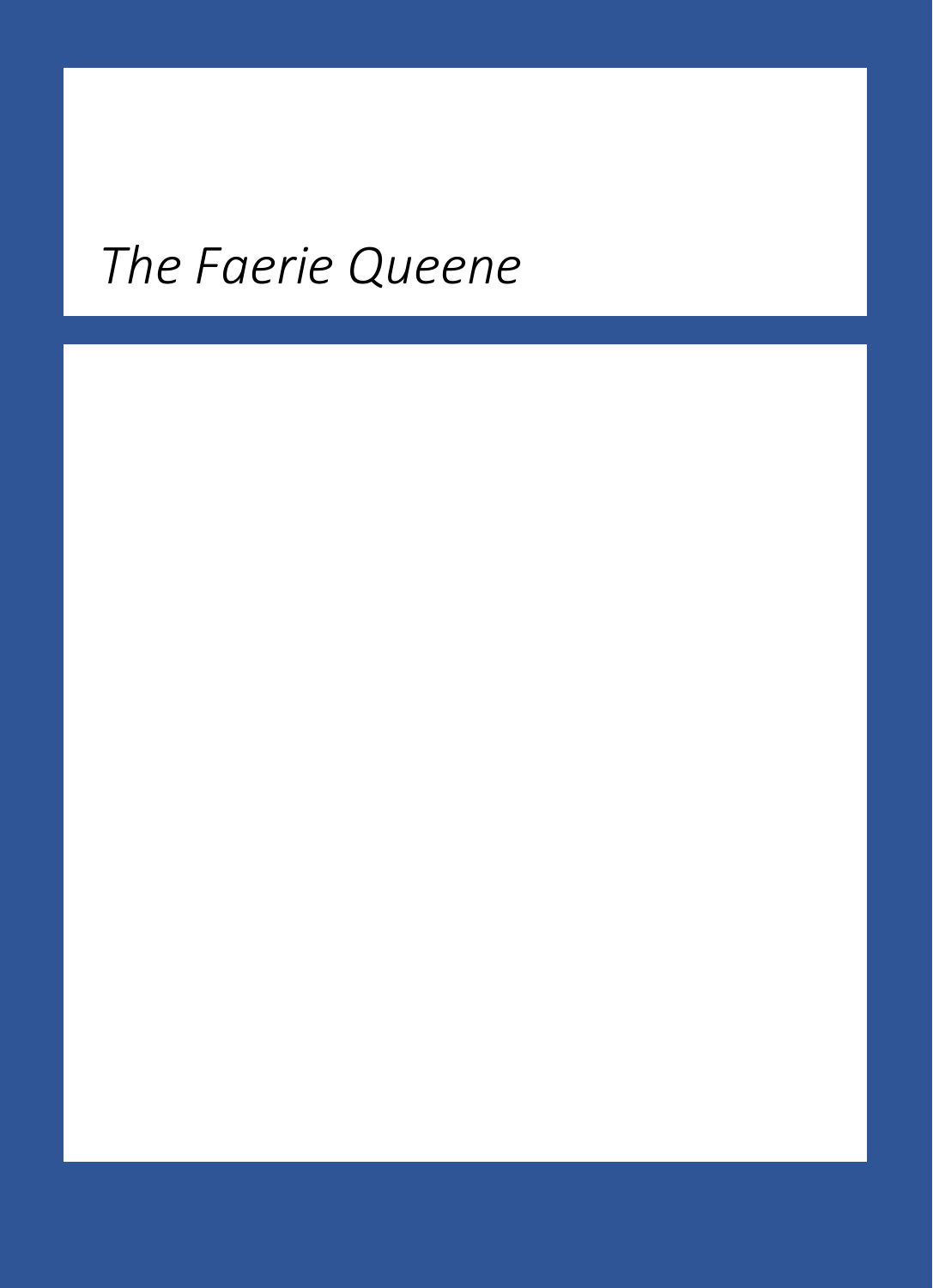# *Snorra Edda*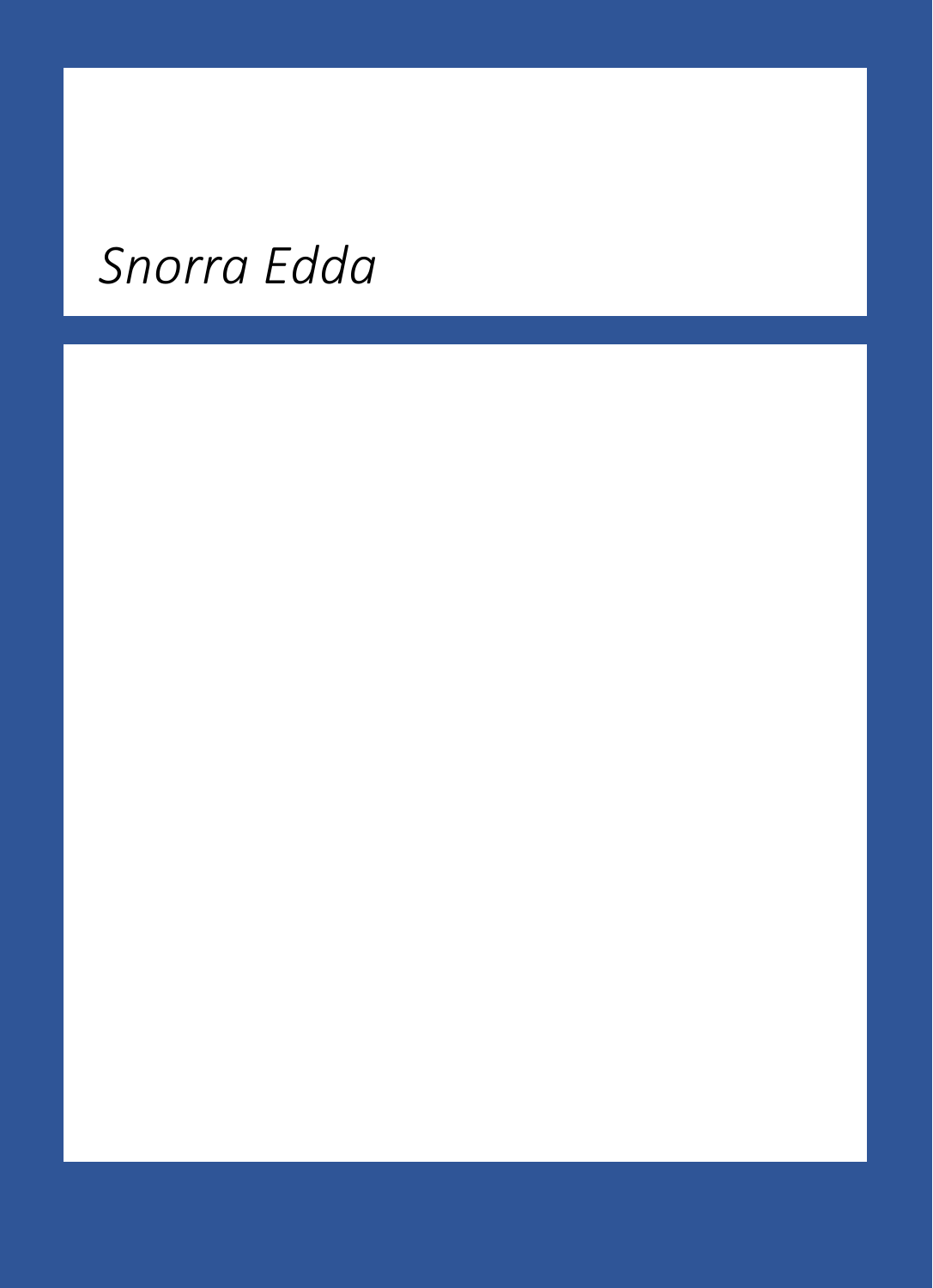### *Chriemhilden Rache (Nibelungenlied)*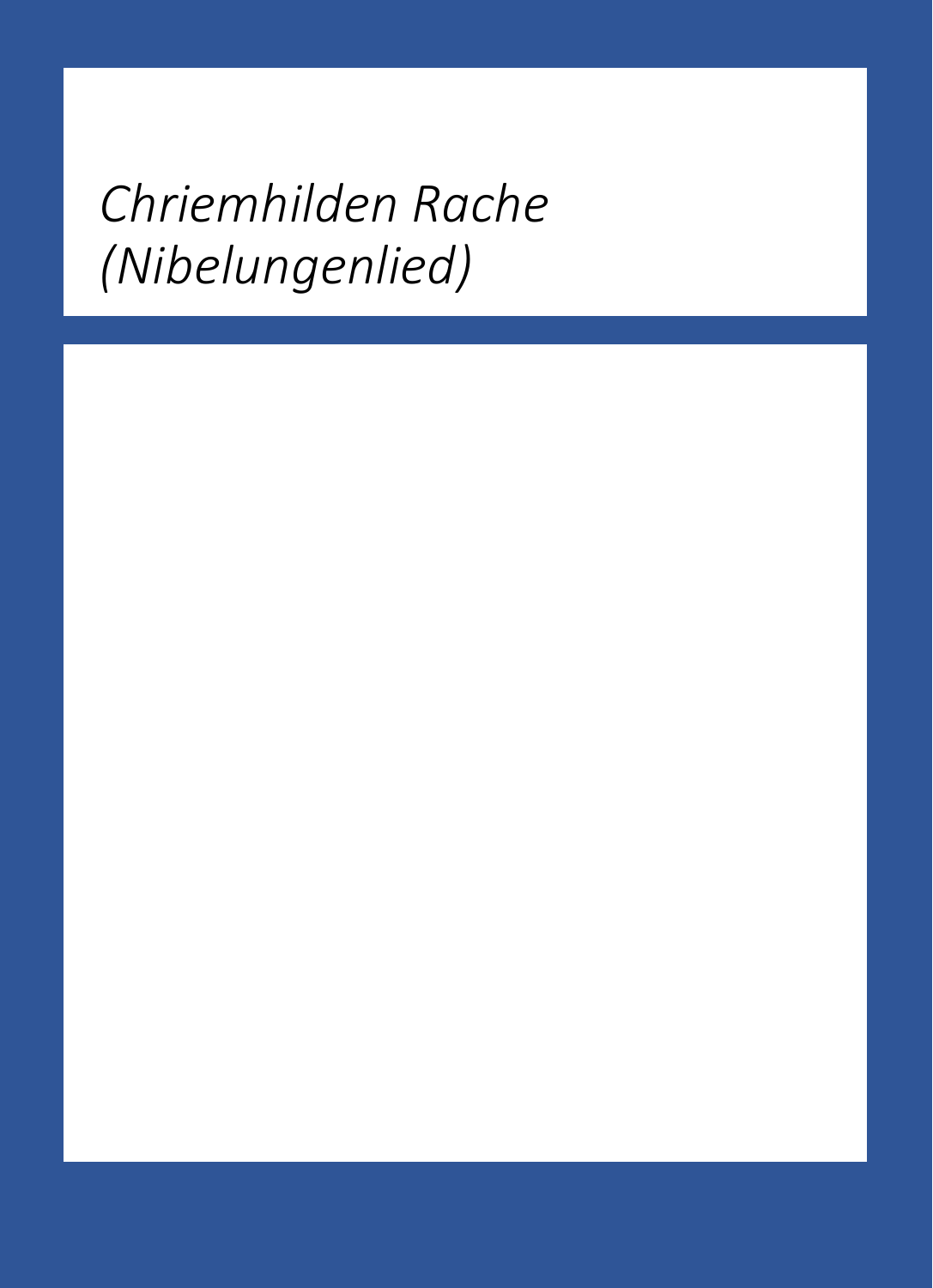# *A Draft of XXX Cantos*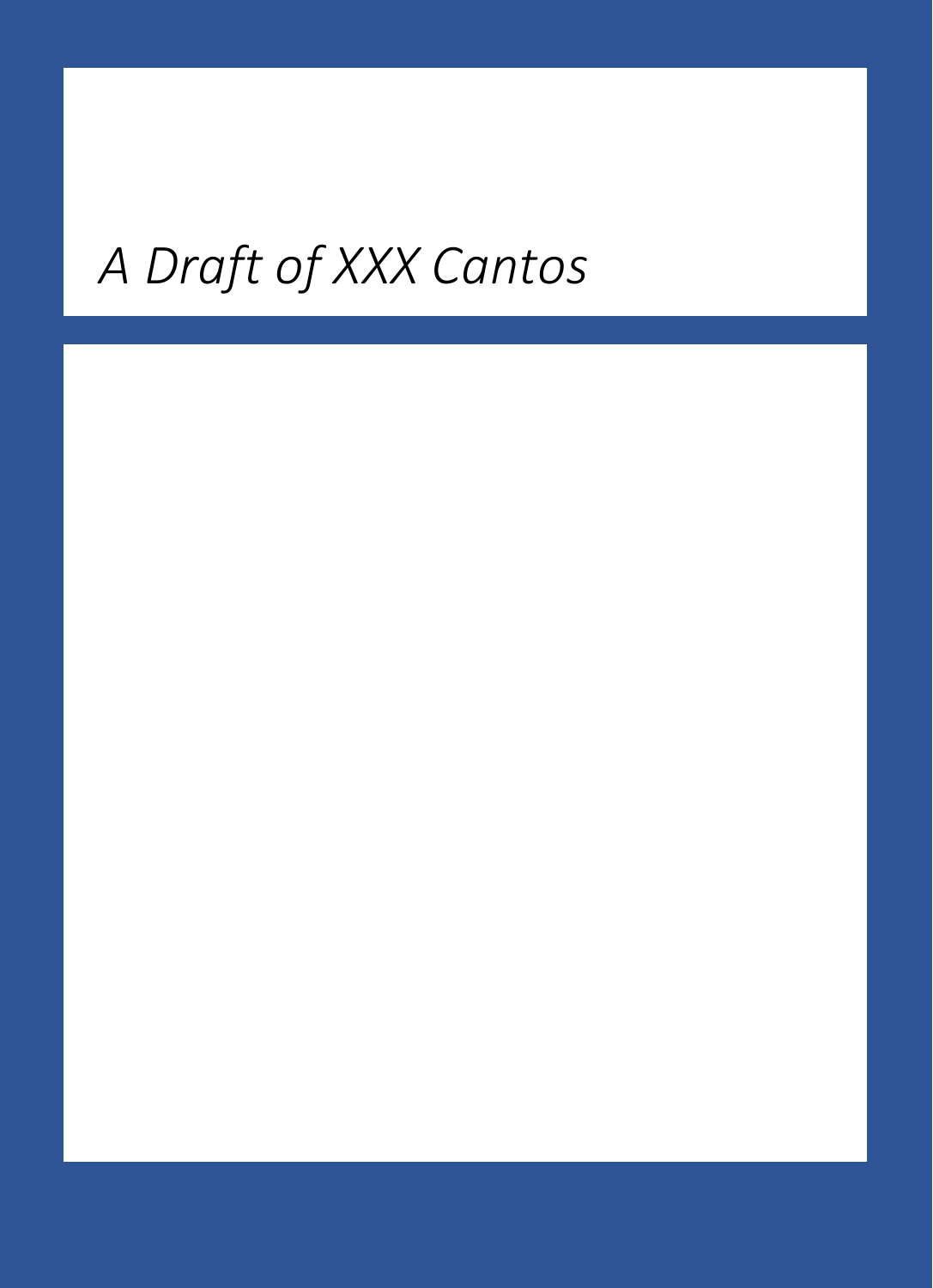### *Paradise Lost*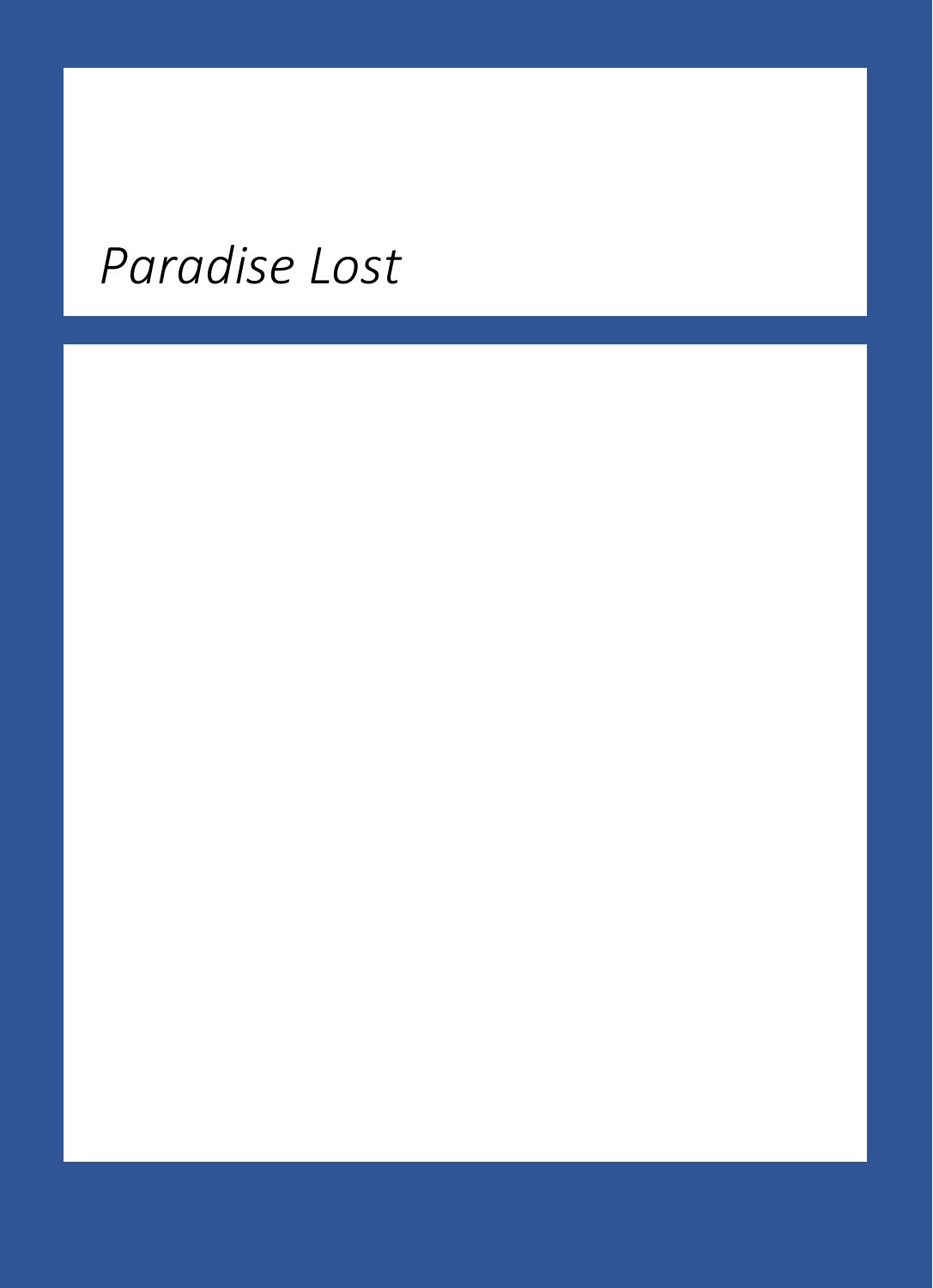### *Impresiones y paisajes*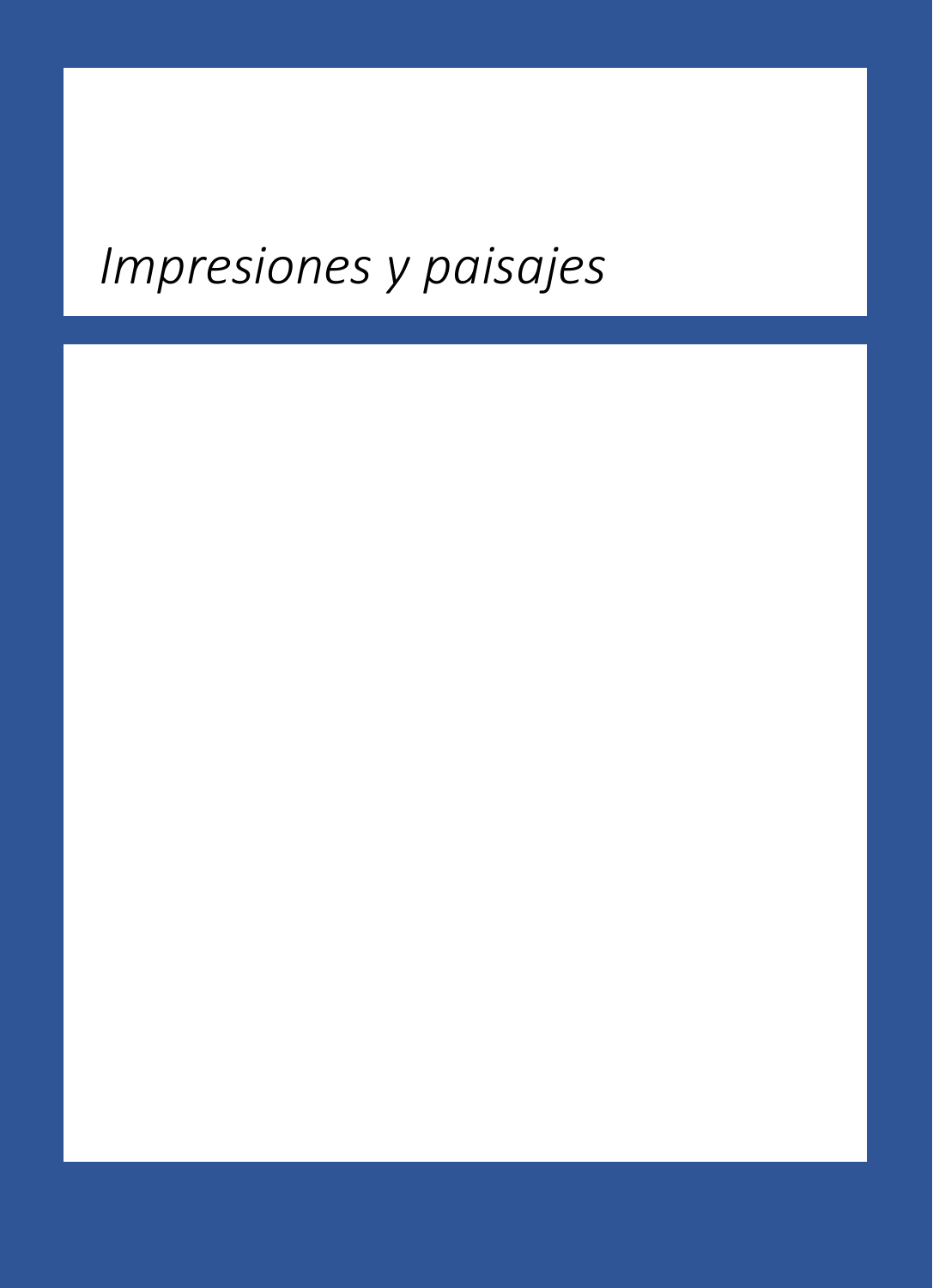#### *Cantos de vida y esperanza, los cisnes y otros poemas*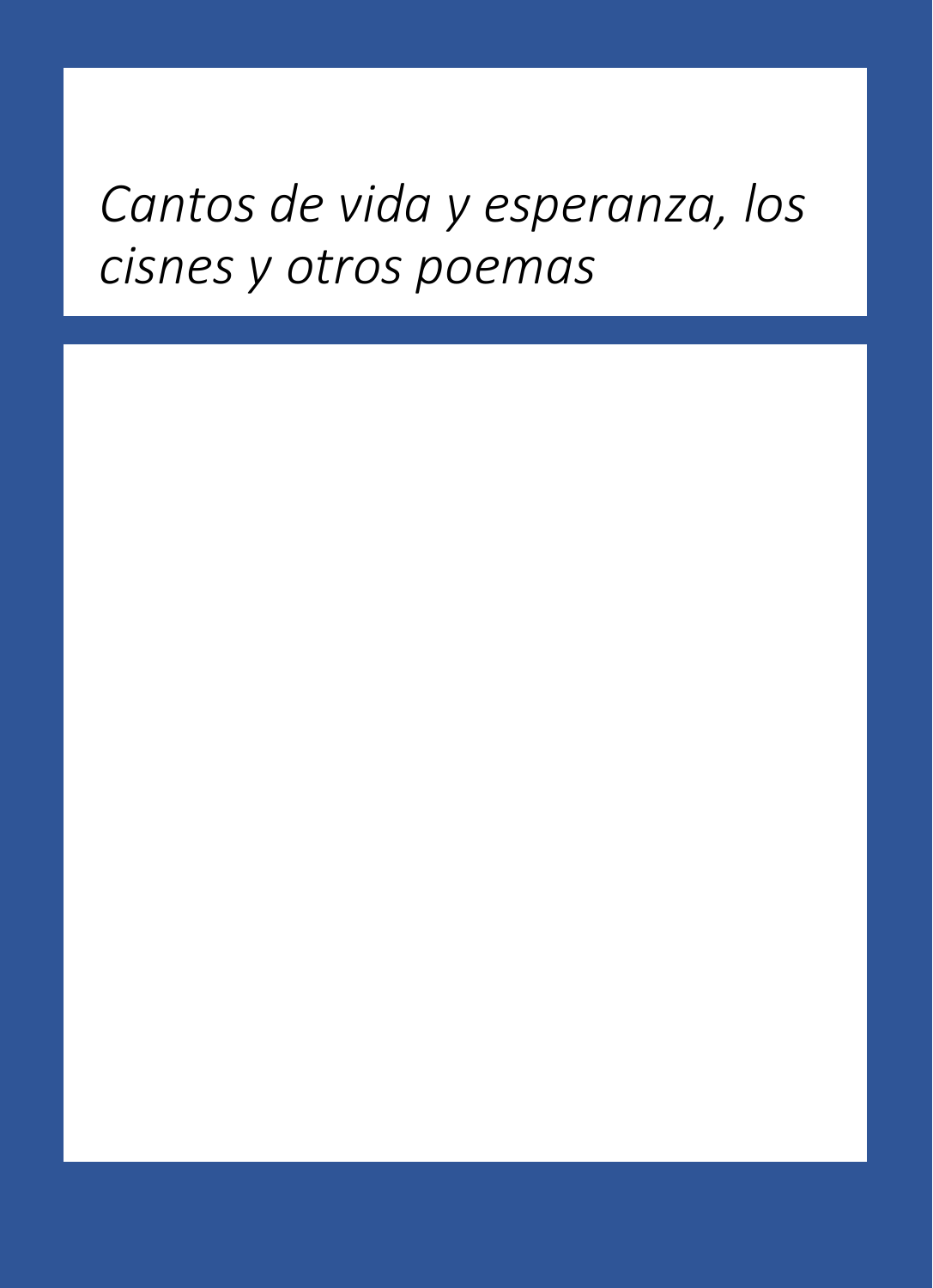# *Der Sand aus den Urnen*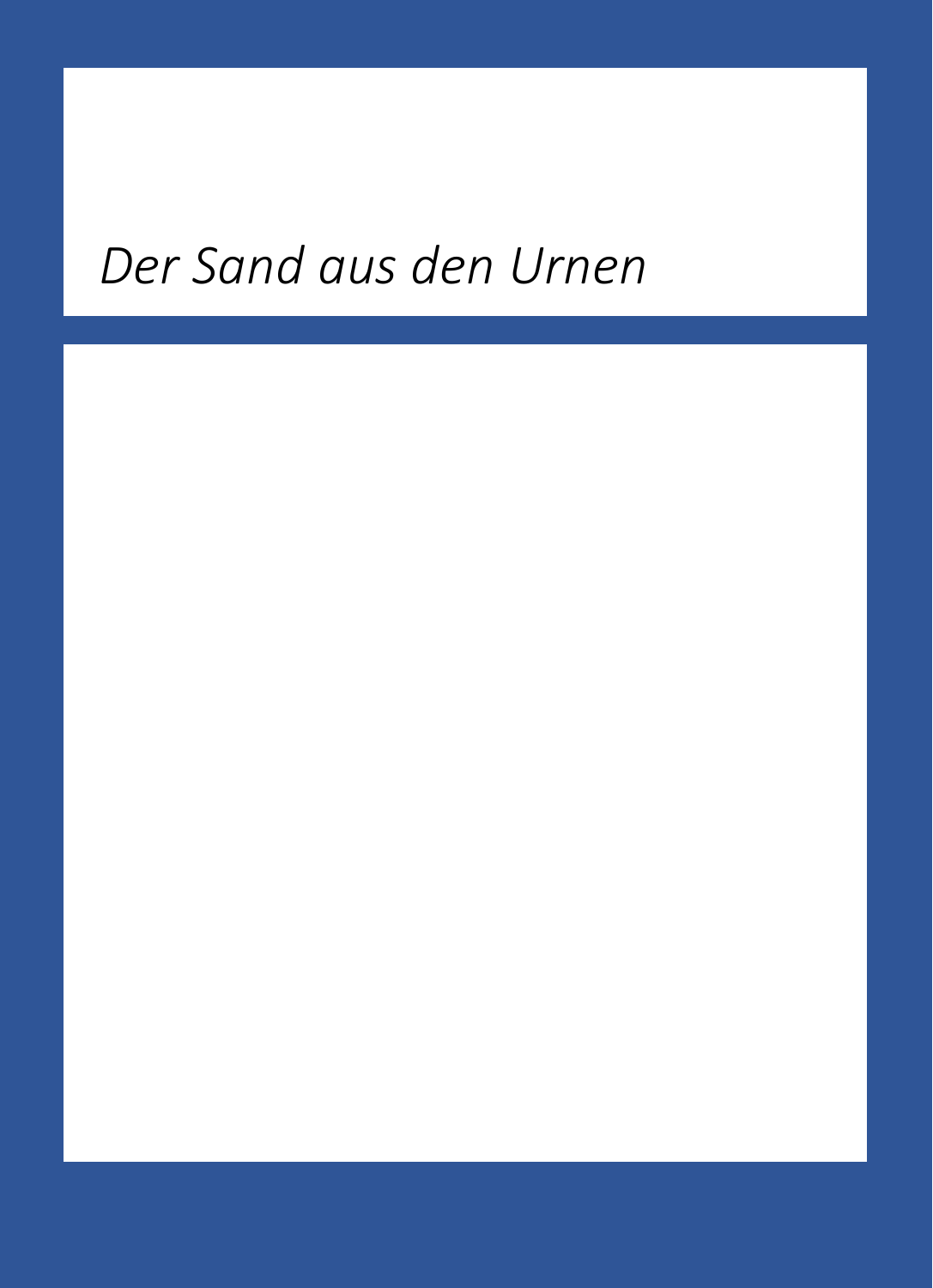*Les Œuvres contenans la vie, faicts & dicts heroïques de Gargantua, & de son filz Pantagruel*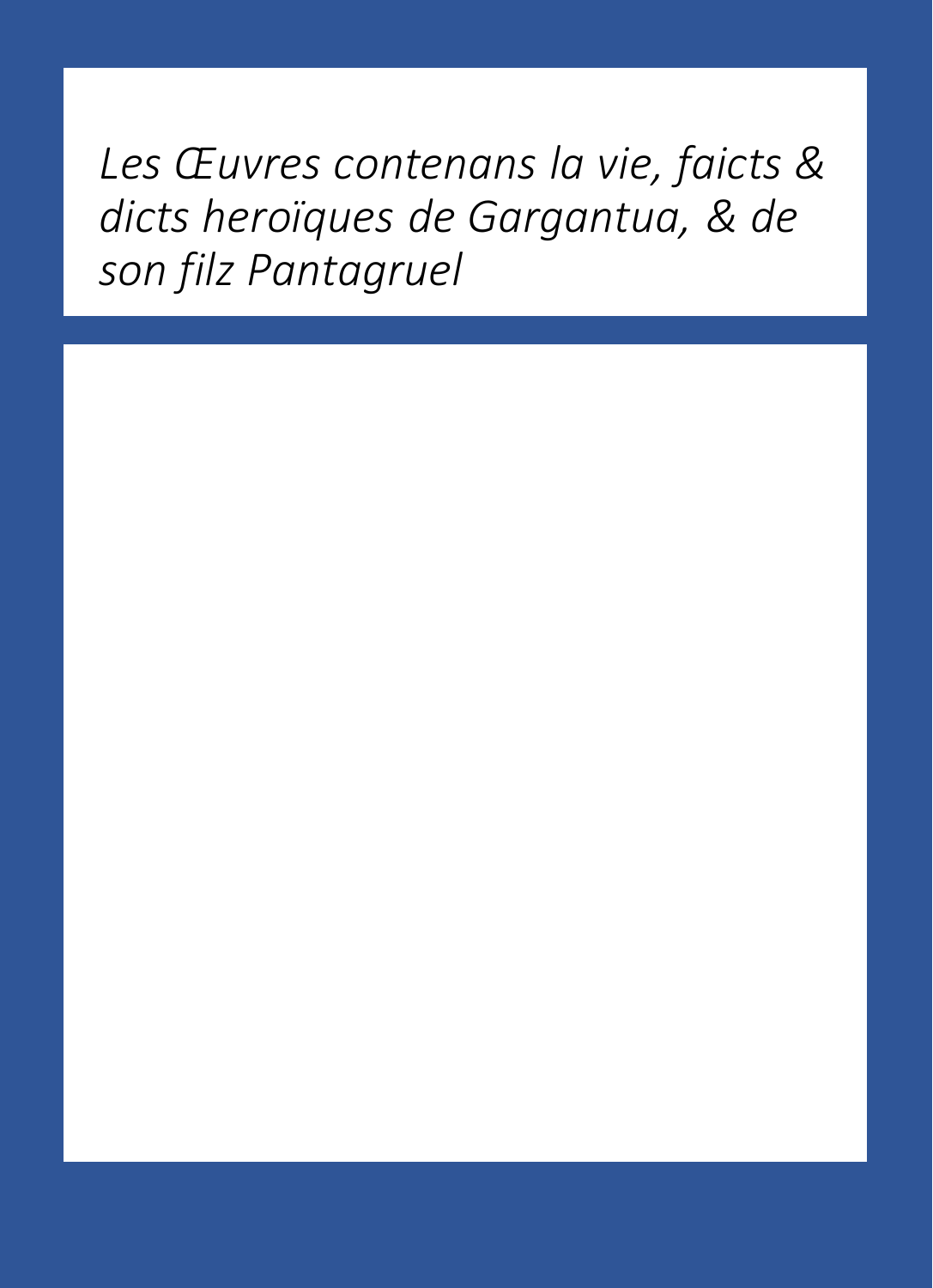### *The Tower*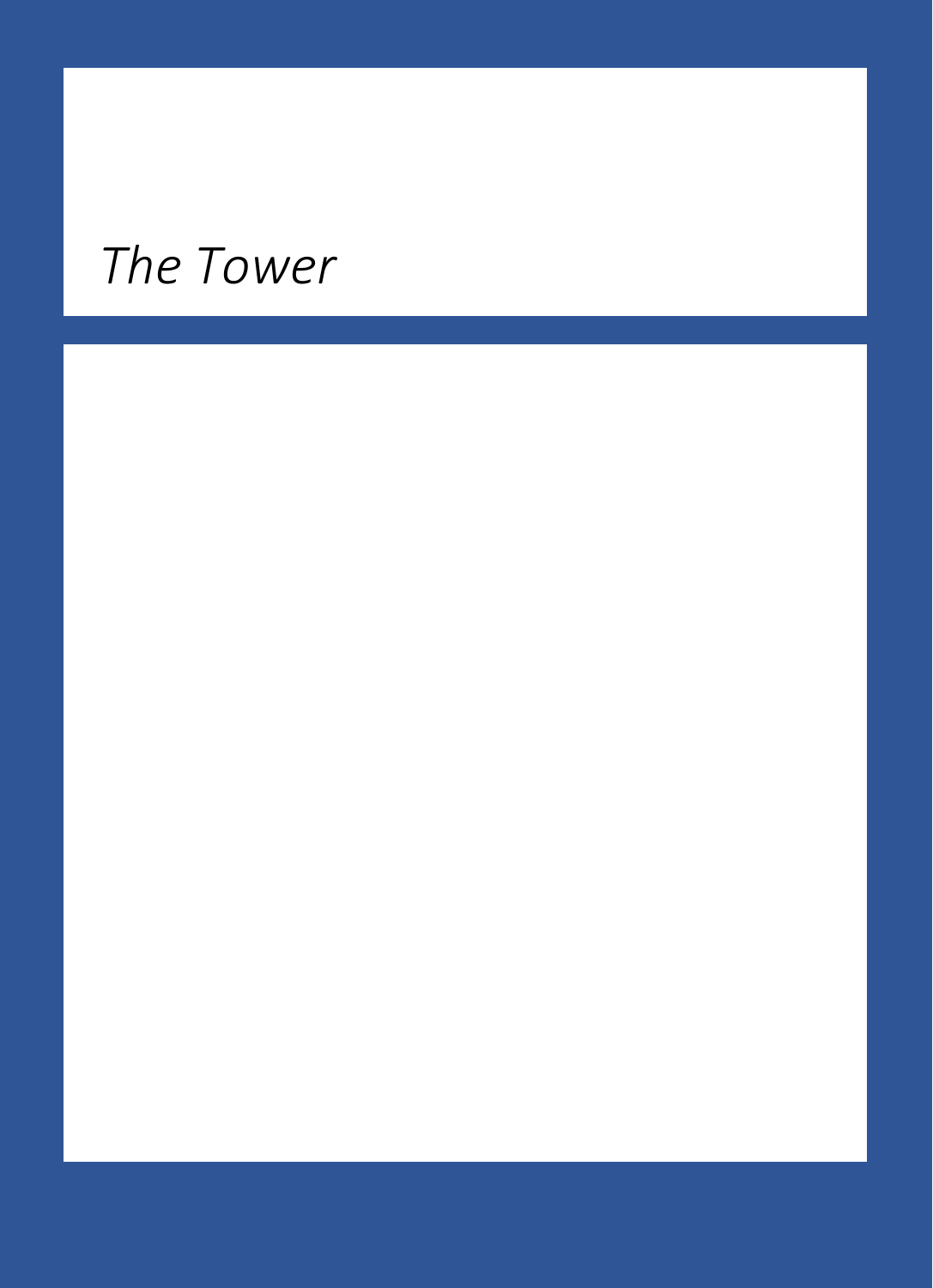# *Ariel*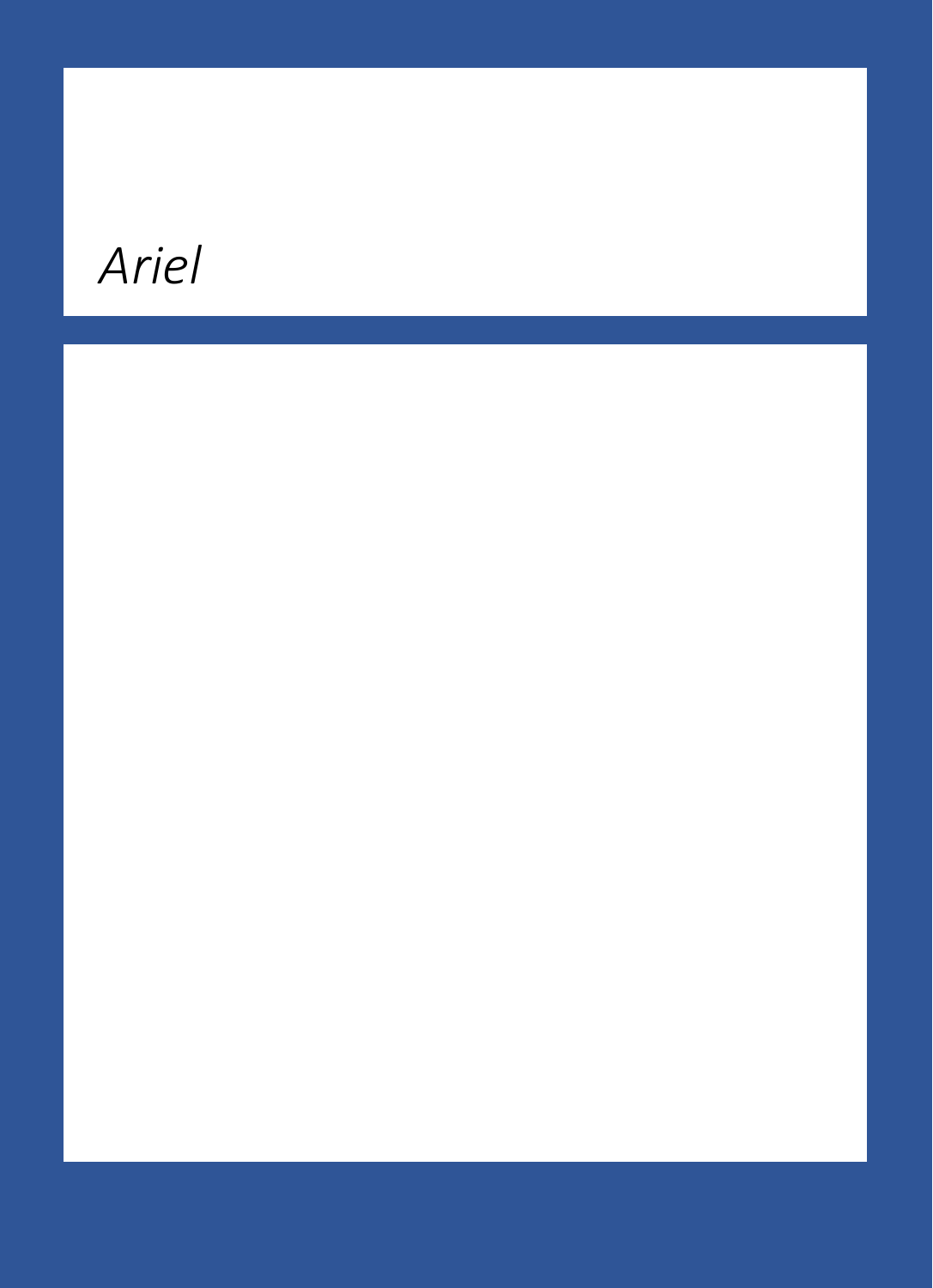# *A Mask for Janus*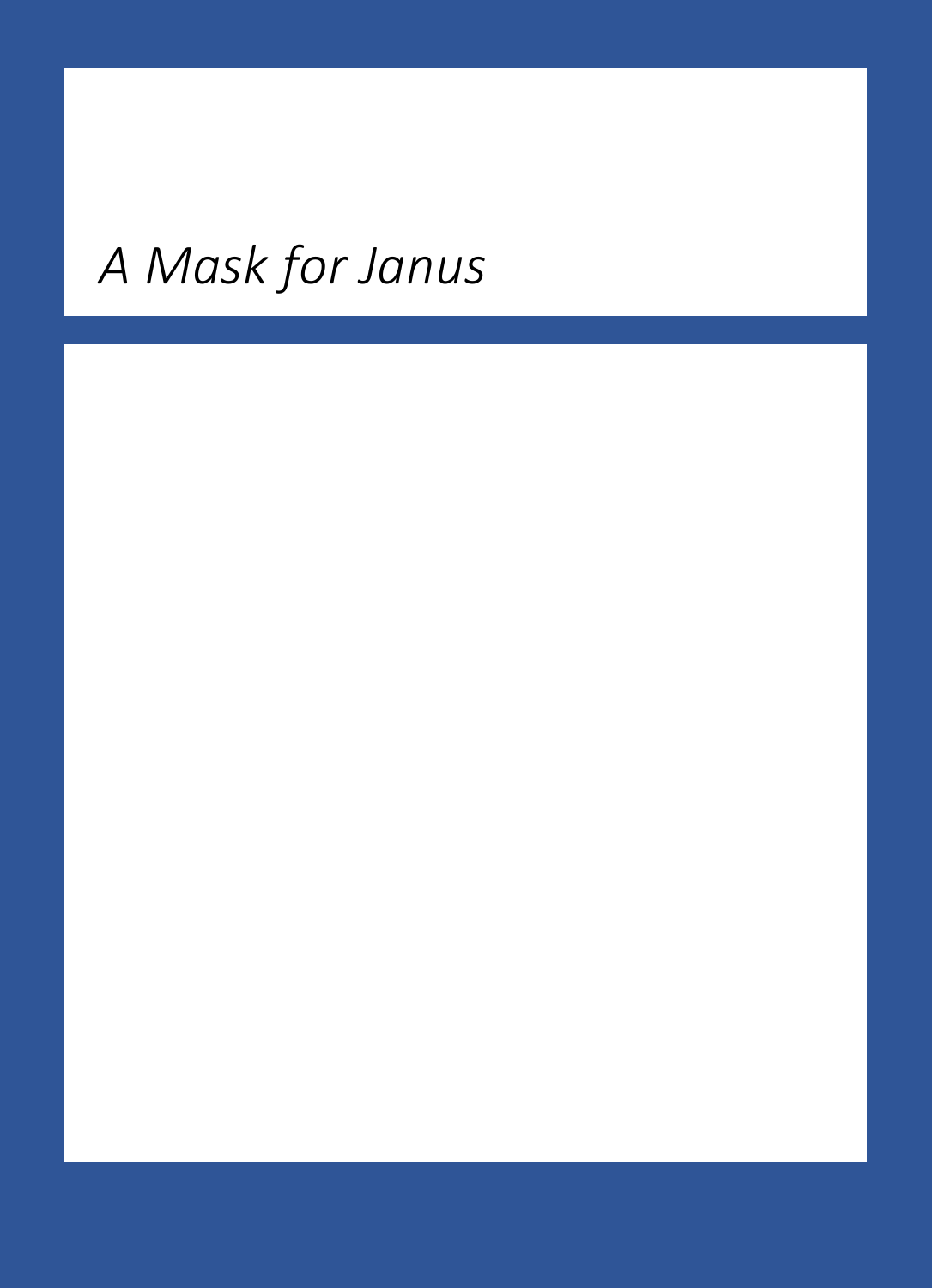#### *Shakespeares Sonnets*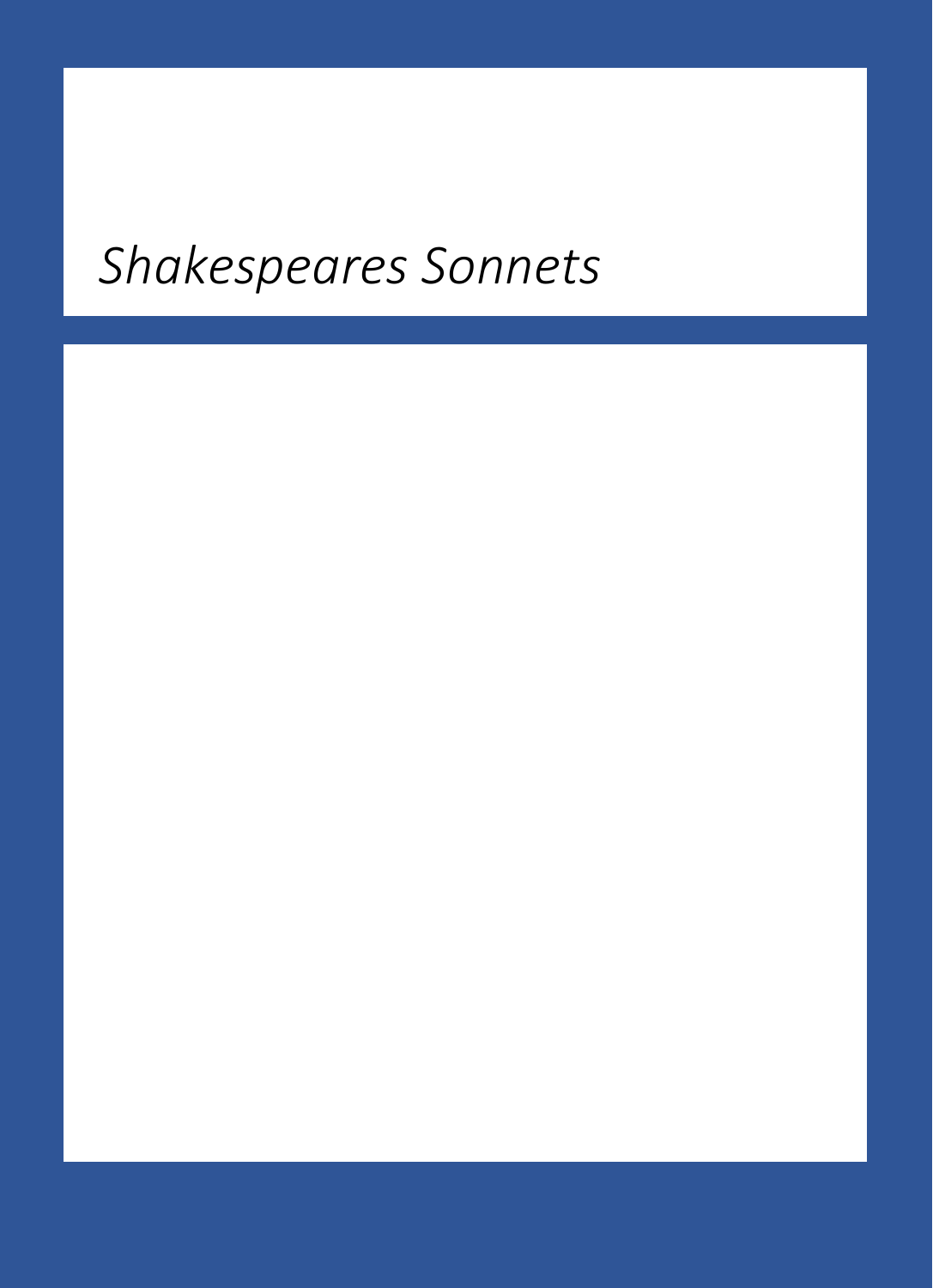# *Mensagem*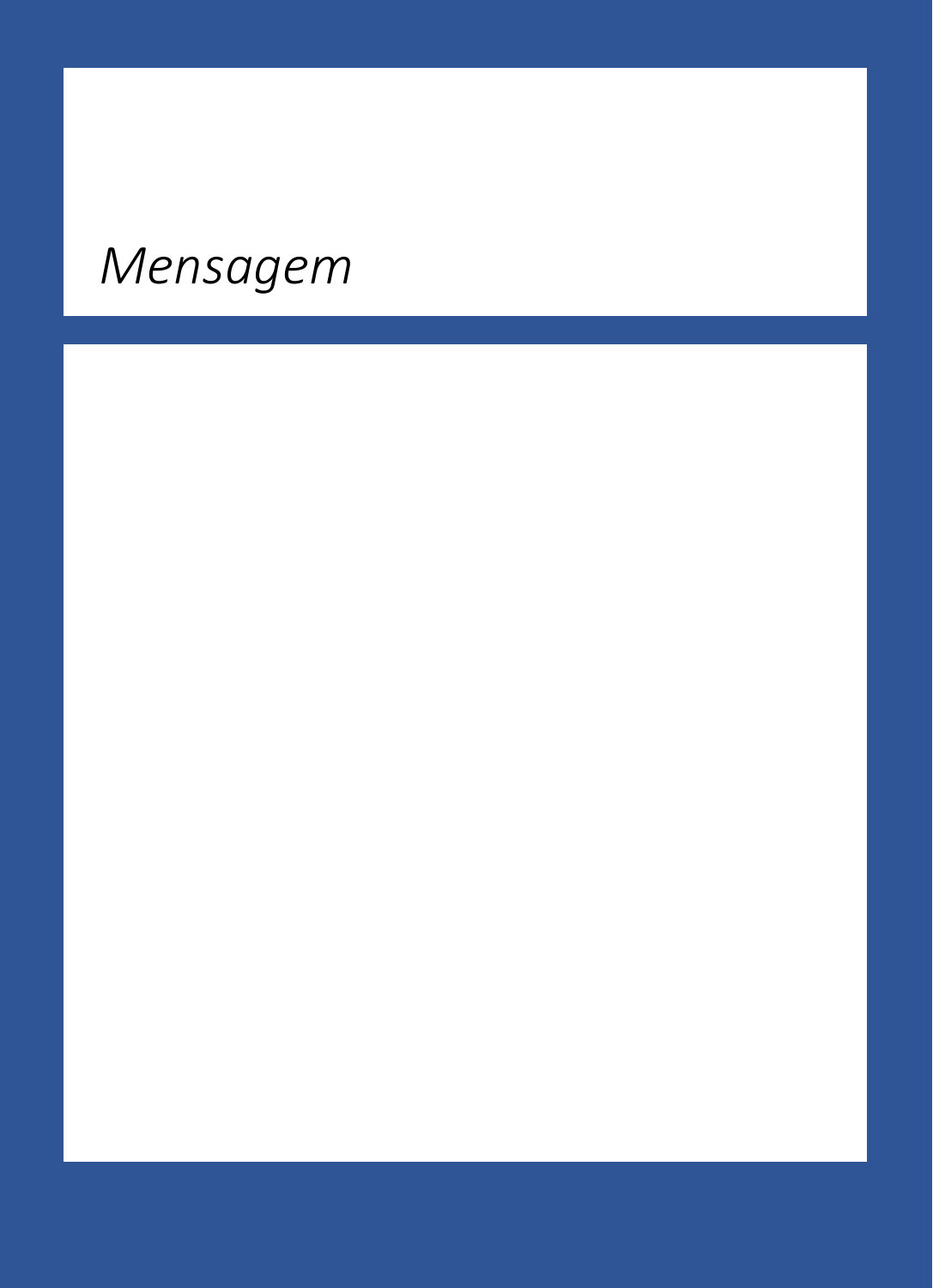#### *Lyrical ballads, with a few other Poems*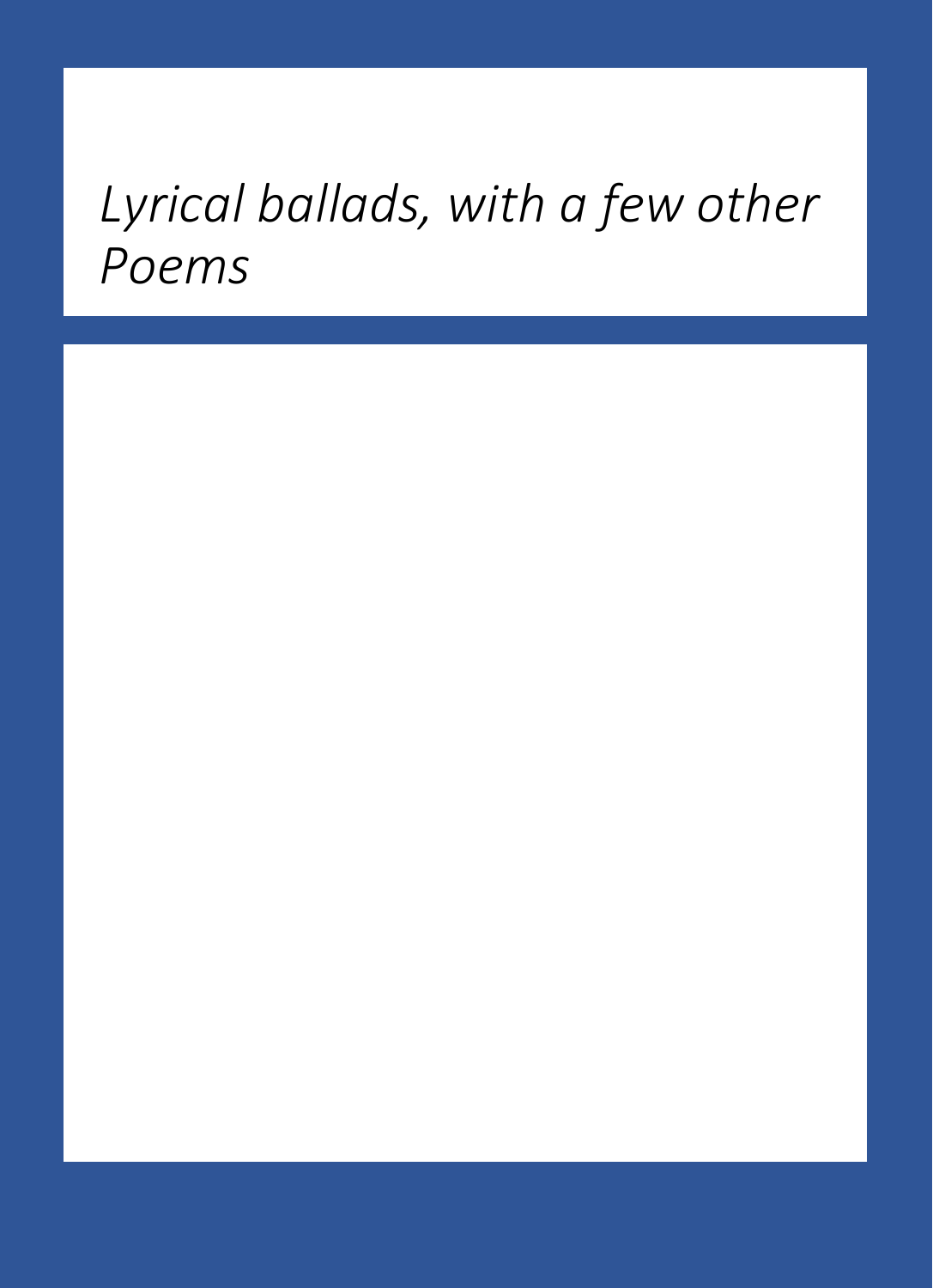# *Poems of Emily Dickinson*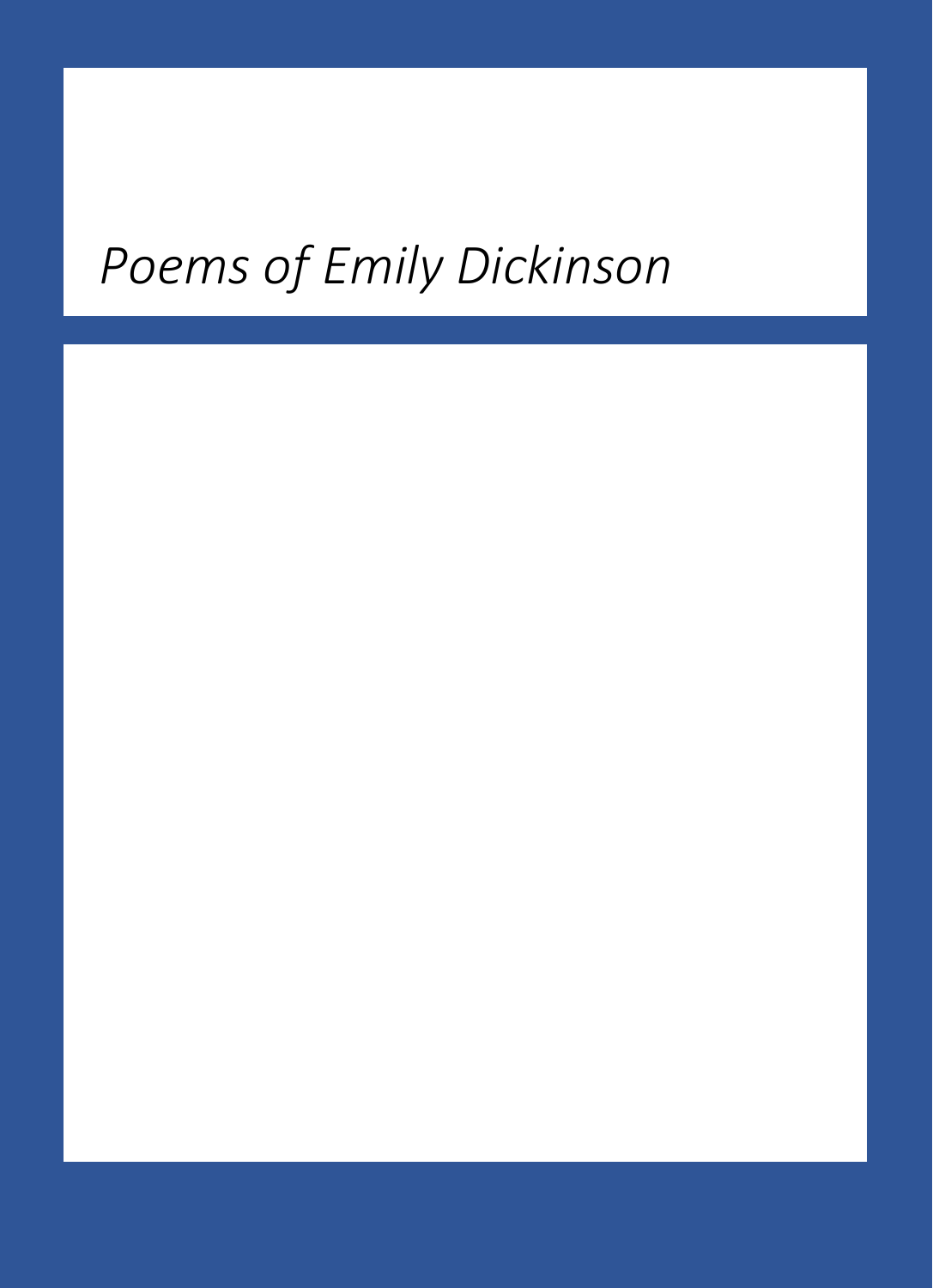### *Prufrock and Other Observations*